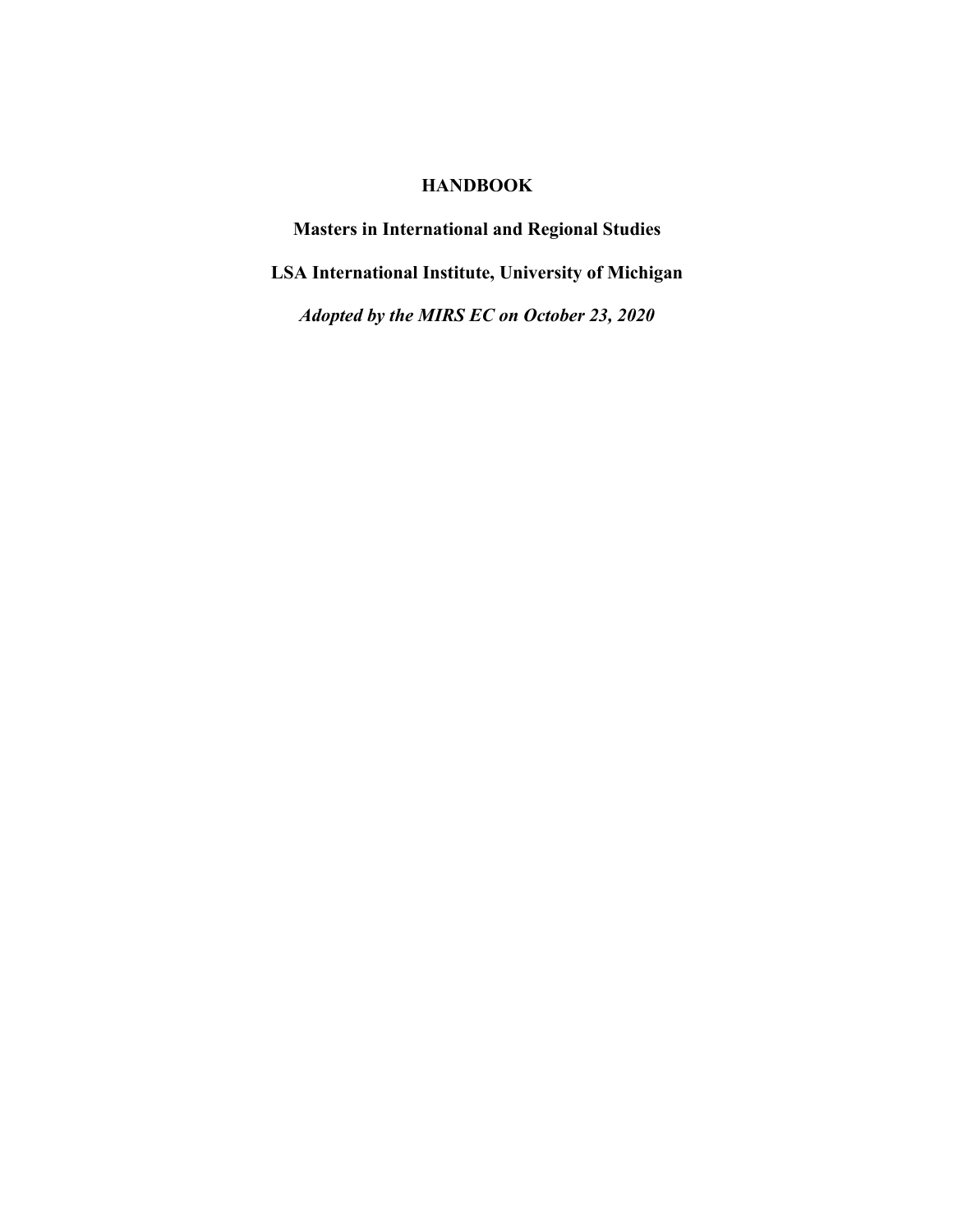#### **LSA International Institute: Mission Statement**

The International Institute brings together distinguished and diverse faculty and scholars with deep area studies and international expertise to enrich the university's intellectual environment and provide the U-M community with the knowledge, tools, and experience to become informed and active global citizens. We advance this mission in three ways.

We internationalize EDUCATION by organizing lectures, symposia, conferences, courses, and roundtables on global issues, and preparing students for careers in international affairs through four undergraduate majors (International Studies; Middle Eastern and North African Studies; Latin American and Caribbean Studies; and Russian, East European, and Eurasian Studies), and an MA program and Graduate Certificate programs.

We advance global ENGAGEMENT by hosting visiting scholars, lecturers, artists, and performers from around the world and connecting them with the U-M community, offering grants to support international internships, research projects, and fellowships to students and faculty, and providing opportunities for faculty to incorporate international educational experiences into their ongoing courses and other academic programs.

We promote INNOVATION in teaching and research by fostering collaborations across international borders, the schools and colleges of the university, and traditional intellectual and geographical boundaries, and incentivizing faculty to generate novel answers to pressing global problems and bold new approaches to international education.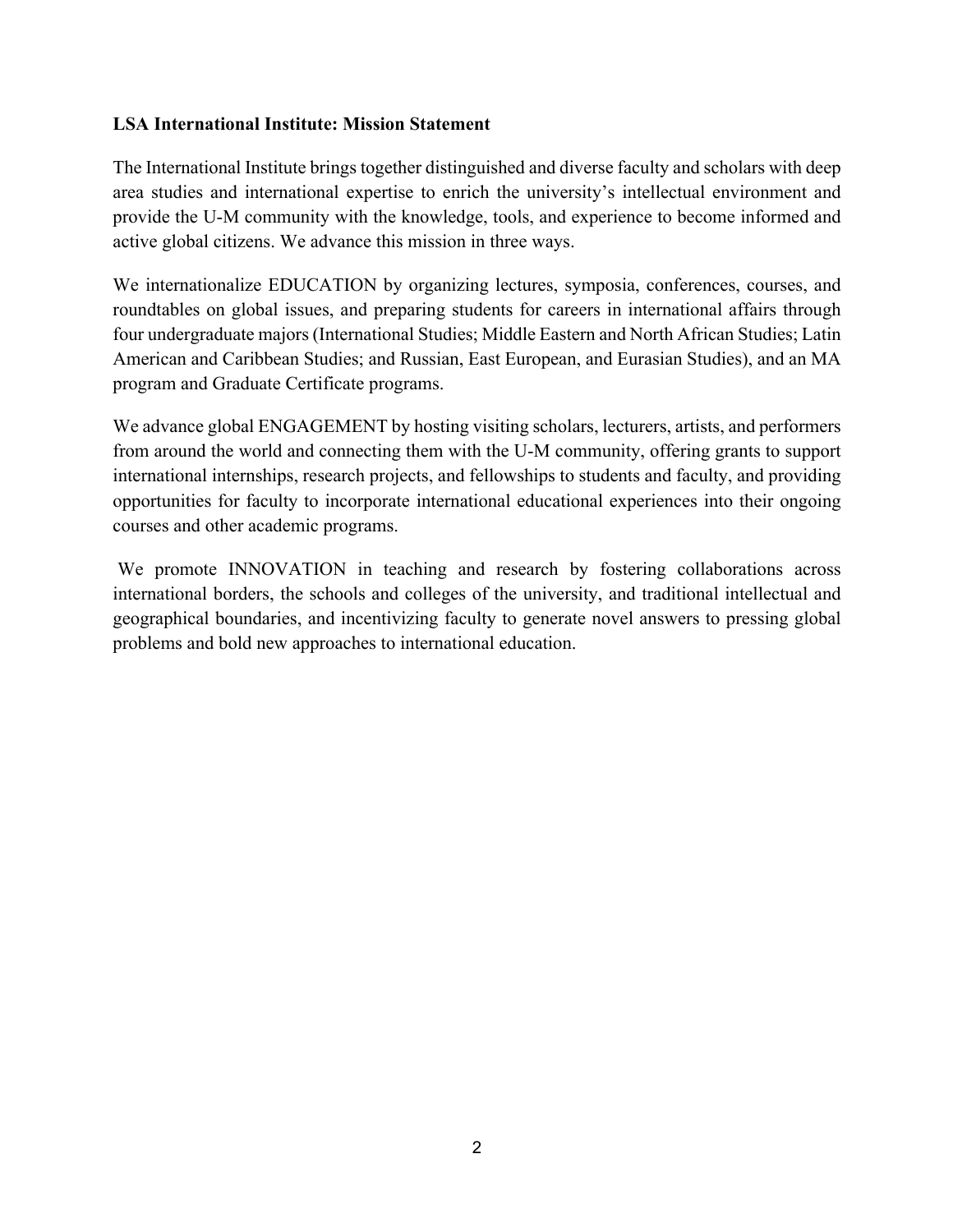#### **Part I: Academic Program**

#### **Overview**

The Masters in International and Regional Studies (MIRS) provides students with the comparative perspective and analytical tools necessary to both understand and address issues and challenges that traverse the globe. MIRS combines an interdisciplinary curriculum, deep regional/thematic expertise, rigorous methodological training, and international experiences to enable students to situate these issues and challenges in their cultural, historical, geographical, political, and socioeconomic contexts and to approach them in diverse ways. MIRS is designed to prepare students for global career opportunities, whether in academia, private, or public sectors.

MIRS builds on the strengths of the International Institute's interdisciplinary centers and programs. Our centers and programs rank among the nation's finest in their respective fields of study; five have been designated as U.S. Department of Education National Resource Centers. Students have the unique option of pursuing either a regional or thematic track with multiple specializations anchored in one of our centers or programs.

MIRS provides students with unique academic and professional training, including:

- Immense curricular offerings, including language training
- Innovative regional and thematic programming and events
- Publicly engaged, internationally recognized faculty with deep regional expertise
- Rigorous, yet flexible, core requirements tailored to career interests
- Robust academic advising and professional development opportunities
- Large, intellectually vibrant and diverse cohort

MIRS students will complete a total of 36 credits, distributed over at least two academic disciplines, at the 400-level or above. 27 of these credits are determined by the specialization. The remaining 9 credits are required for all MIRS students. MIRS requirements include two core courses and a graduate colloquium. In addition, MIRS students will have access to a graduate professional development workshop. MIRS students are also required to achieve intermediate language proficiency. Prospective students should consult the specialization website for details concerning this requirement.

## **MIRS Degree Requirements**

## **CORE COURSES**

## **Research Design (INTLRGN 501-502)**

INTLRGN 501-502 is an introductory seminar spread over the Fall and Winter terms, designed to help you acquire the tools necessary to develop a research project that will ultimately result in a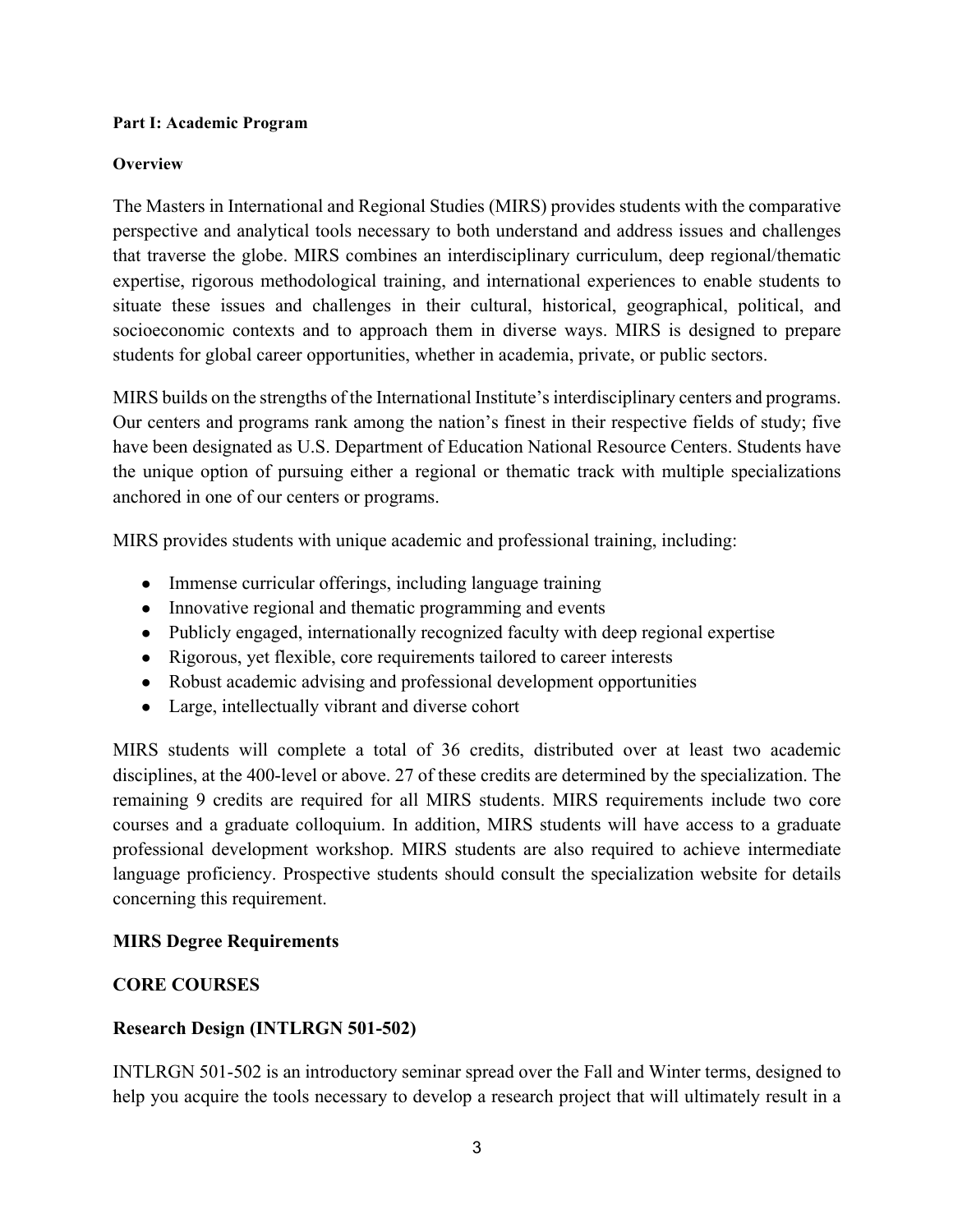capstone project by the end of your second year. It is mandatory for first-year MIRS M.A. students and optional for other II M.A. students.

The class will be a mixture of lectures, class discussion, practical exercises, and short individual assignments. In the fall semester, students will learn how to ask feasible research questions and explain what the stakes are, explore library resources, identify the relevant literature within their topic of interest, and study different types of evidence and sites of inquiry. A site of exploration could be an archive, a data set, a geographical place, or a community. In preparation for the second semester, students should start thinking of a discipline in the humanities, social sciences or behavioral sciences where the student thinks this question is best explored. At the end of the semester they will be asked to submit a progress report to the instructors, which states the topic, starts to explore the literature, expresses an argument, indicates how the argument will be researched, and identifies faculty members who will potentially mentor you through this process.

In the second semester, students will be introduced to how different academic disciplines in the humanities and the social sciences approach research questions and treat evidence. Having decided on which disciplinary approach they will take, students will begin to build a relevant bibliography, systematically review the literature on their topic, hone their arguments, find evidence, sources and data, and learn about research ethics. By the end of the class, students will give 7 minute presentations on their proposal and submit a capstone project proposal.

The capstone project proposal will serve as the blueprint to either an academically informed internship or an MA thesis. If you intend to write a thesis, it will constitute a significant part of your thesis's first chapter (introduction). The completion of a strong prospectus is the best way to recruit a great mentor and will make your second year proceed much more smoothly.

## **Graduate Colloquium (INTLRGN 600)**

Students will participate in two semesters of engaged discussions covering topics of global significance, including programs (guest lectures and relevant events) and participation in moderated online and in-person discussions. (2 credits).

The graduate colloquium will draw on and discuss area-related issues covered in Noon Lectures and other events. This will present you with an opportunity to engage outside of the classroom in how to ask questions and have an intellectual exchange, and will expose you to broader themes in both your own and other specialization. Students are required to attend at least 3 events per semester that address themes pertaining to several regions and 6 regional events per semester.

Students should consult the consolidated list of International Institute events and draw up their own list of nine events that satisfy the above criteria, alongside with a brief intellectual justification of attending the event, subject to the approval of the instructor. Students should ask for approval to attend events for credit in advance of the event, so that the instructor has time to approve and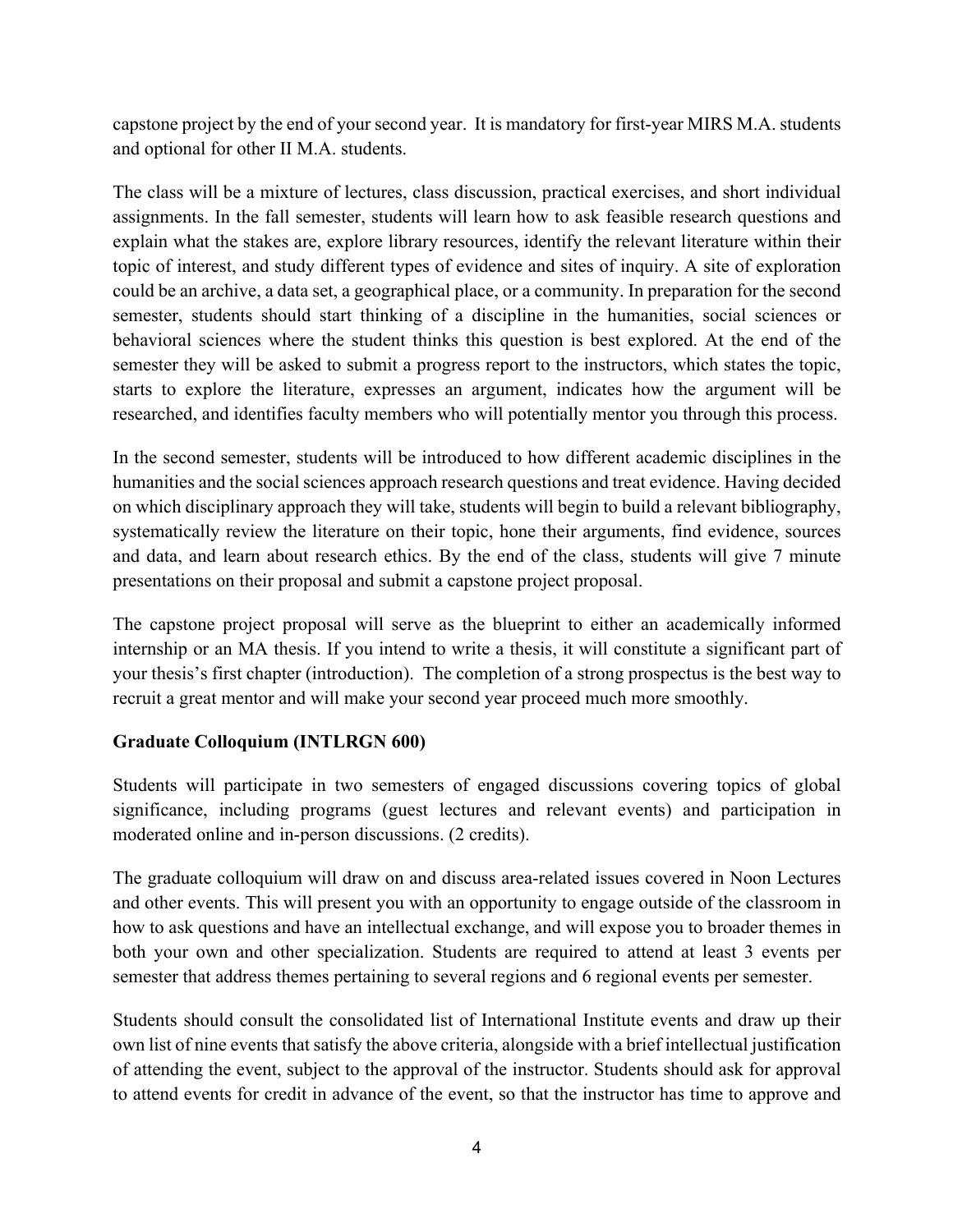review. Events organized by other units in LSA and other schools, such as the Ford School, Law School, and Business School, as well as events announced on Happening @ Michigan may be eligible for INTLRGN 600 credit, subject to prior instructor approval.

Students are expected to participate actively in the events and should sign-in at the events, in case sign-up sheets are available. If graduate student lunches are offered in conjunction with the event, students are required to make an effort to attend those events. In case events are limited to a certain amount of participants, it is the responsibility of students to sign up in advance. After the event, students should write a two page response paper to Canvas, which will be peer reviewed by the class.

## **CAPSTONE PROJECTS**

To complete the program, students will dedicate efforts to their capstone, either in research, coursework, **or** work experience related to their specialization.

## **Master's Thesis (INTLRGN 799)**

The Master's Thesis should be a substantial work of research, the length and scope of which will typically be defined in consultation with the Director of Graduate Studies and the Thesis Advisor. The Thesis Advisor will be designated by each Center or Program; in some cases this is the Associate Director but in others, another faculty member may agree to assume this role. The Thesis Advisor designated by the center or program and the DGS for the MIRS will co-evaluate the thesis. Students should have a prospectus drafted by the end of the second semester and will be expected to use the summer term for research. Students may enroll in independent study courses for up to six credits to complete the thesis, which will be evaluated by a committee that includes at least two faculty members. While not formally on the thesis committee, the student services advisor will help ensure that each student is receiving appropriate support and feedback at all stages of the process. The master's thesis is a likely choice for those going into PhD programs.

The Master's Thesis should be at least 50 typed, double-spaced pages, but not exceed 100 pages and should represent greater breadth and depth than an average term paper submitted for an upper level seminar. In exceptional cases, previously graded work can be used for the thesis, but it must be substantially amplified, incorporating additional original research and must be approved by the director of graduate studies. The student must either use primary sources or a theoretical framework to organize the material in an original way. Students are expected to make revisions recommended by their readers and complete the revision process before a thesis is approved. The thesis advisor is normally a full-time, tenured faculty member at the University of Michigan. Exceptions must be approved by the director of graduate studies.

## **Format**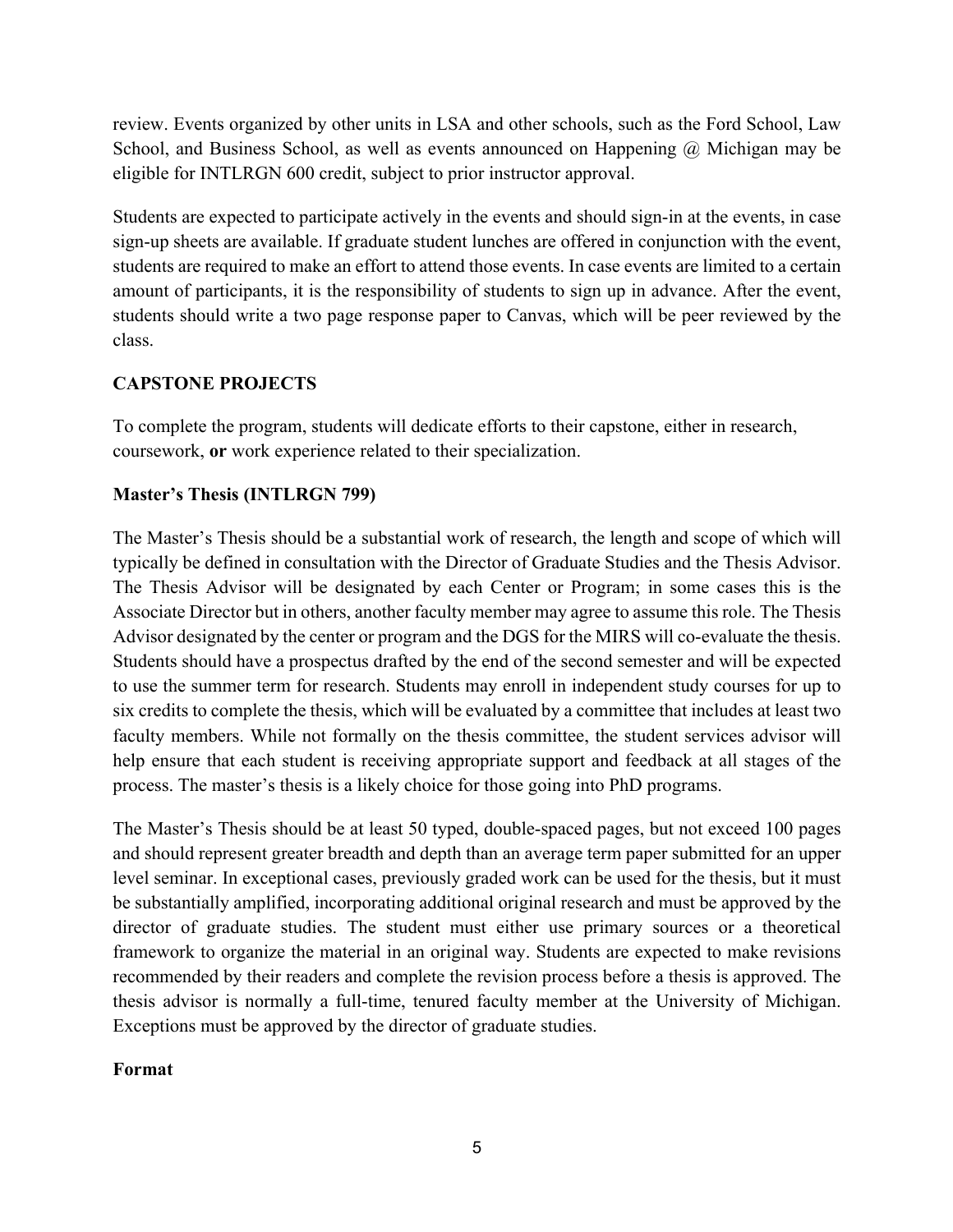It is recommended that the essay should be prepared in accordance with the styles described in the University of Chicago Press, *A Manual of Style*; Kate L. Turabian, *A Manual for Writers of Term Papers, Theses, and Dissertations*; or William R. Parker, *MLA Style Sheet*. Please discuss specific formatting issues and preferences with your thesis advisor.

# **Procedure**

1. The student should enroll in INTLRGN 799, which is a four credit course that can either be taken in one or over two semesters. The course must be supervised by a thesis advisor who is affiliated with the specialization of the student. Exceptions to this rule may be granted by the DGS and must be discussed beforehand with the center mentor of the student..

The thesis advisor will be responsible for supervising the student's progress and for suggesting revisions. In consultation with the advisor, the student must invite a second reader, who should be affiliated with the International Institute, to evaluate the thesis and recommend revisions. For students enrolled in dual degree programs, the second reader need not to be affiliated with the II, but could represent the second department (in the case of a dual degree student).

2. The student will submit a "Master's Degree Thesis Acceptance Form," available from the II Academic Services Coordinator, to each reader. Both readers need to return this form to the II as final acceptance of the completed thesis. It is the student's responsibility to verify that the acceptance forms have been received by the final day of exams at the end of the term in which the student expects to graduate.

3. The advisor/principal reader will submit a grade online for the student's work. Whether or not the student is permitted to receive a pass/fail or grade for the thesis is dependent upon the preference of the advisor/principal reader and department/school policy. Discuss this in advance with your advisor.

4. The student must contact the II Academic Services Coordinator at least one month before completion of the thesis regarding completion date, graduation date, names of readers, and research topic. The Academic Services Coordinator will monitor the evaluation process.

5. Before submitting the final version of the thesis, the student should arrange for an oral defense of the thesis together with the thesis advisor and the second reader to be held before graduation. The oral defense may be waived after petitioning the DGS.

6. The student must submit a final version of the thesis to the II Academic Services Coordinator by the end of the term in which graduation is expected.

*NOTE: Students planning to write their theses and graduate in the spring/summer terms should make special arrangements well in advance to ensure availability of faculty readers.*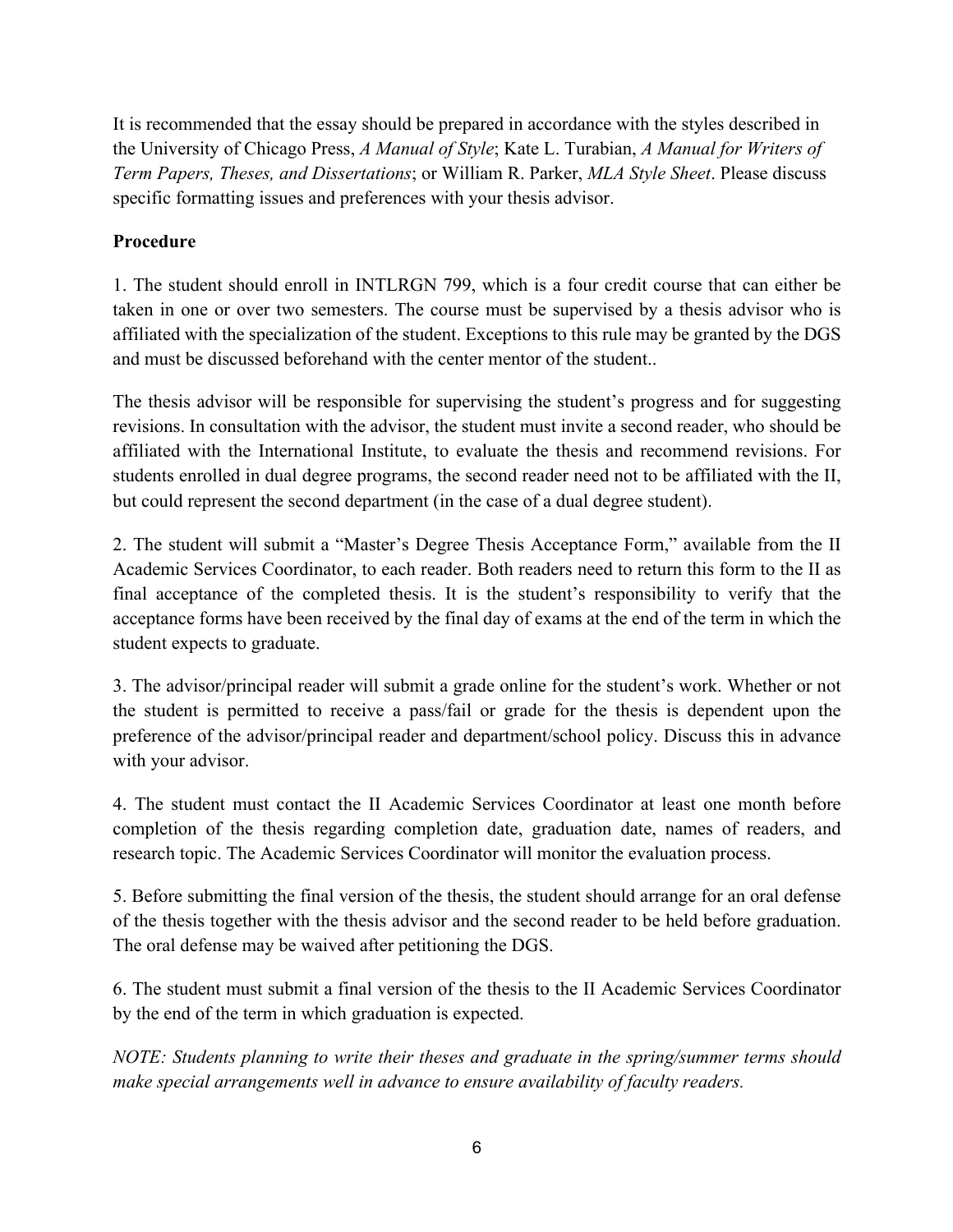## **Practicum (INTLRGN 798)**

Practicum Projects will be designed especially for students who wish to pursue non-academic careers. The practicum must be approved by the Director of Graduate Studies and the student's faculty advisor.

Requirements: Students should plan to work at least 120 contact hours; i.e. thirty hours per week for four weeks. Ideally, students will work close to full time for eight weeks. Potential practicum placements will come from students' own research, as well as from faculty or alumni. The II student services team will work to build a robust alumni database to foster such connections.

Approval process: All practicum projects will be subject to a rigorous review process overseen by the MIRS DGS. Specifically, students seeking to do a practicum will need to submit a detailed proposal of 5000 words for consideration that references scholarly or policy research related to the student's area of interest and that links the internship experience to more substantive theoretical or policy debates. Ideally much of the writing of this proposal should take place during the research design seminar in the student's first year of graduate study. The practicum project will need to offer a valuable learning opportunity (preferably, it will take place abroad) and will need to align with the student's anticipated career path. Students will also need to provide 3 on-going reports to insure the intellectual rigor and practical benefits of the project and submit a final report of 7500 words.

Once in the field, the student will need to meet with his/her practicum supervisor (i.e., his/her boss at the internship) at the start, middle, and end of his/her practicum; the student will submit a report of 2000 to 2500 words to his/her/their advisor and the DGS after each meeting with the practicum supervisor.

The first report will outline the goals of the practicum and the steps to achieving them. The second report will describe work completed so far, challenges encountered, and plans for addressing the challenges. The third report will reflect on the overall practicum experience and the lessons learned.

Final Policy Brief-Following the conclusion of the practicum experience, the student will be expected to submit a policy brief or scholarly paper of approximately 7500 words that situates the issues or themes encountered during the practicum within a broader scholarly and policy literature. Besides the practicum experience, this final brief ideally will be informed by research that the student conducted already in the first year research design class or in a seminar. It will draw together both the student's academic and experiential training.

## **Additional Research-Oriented Coursework**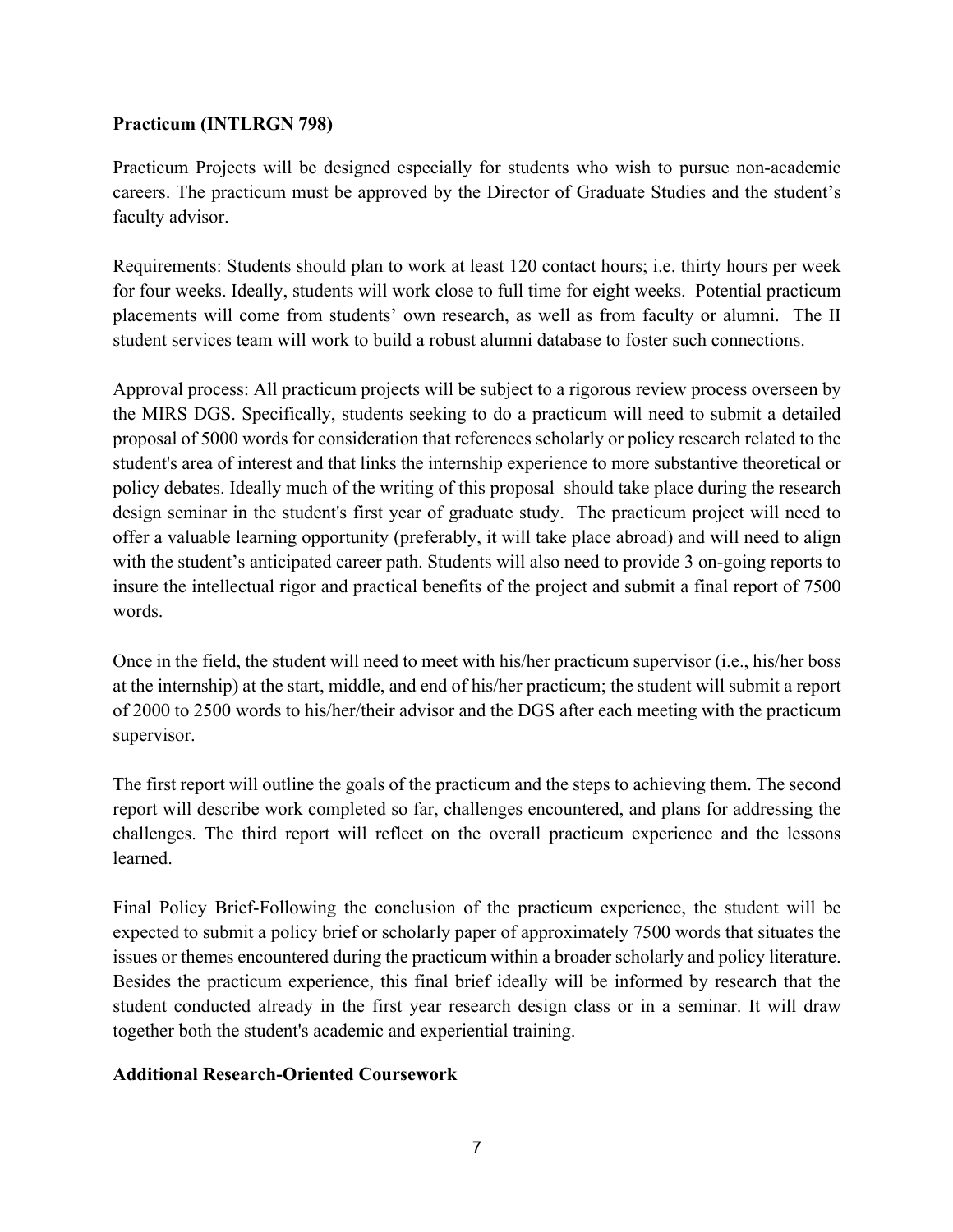Students choosing this capstone project will pursue further depth through additional graduate-level seminar courses. Each seminar course must include an independent research component that will allow students to use methods learned in Research Methods Seminar. The selected courses must be approved by the MIRS DGS and should require a final term paper or project. Students who aim to work in professional fields outside of academia, in either the public (e.g. civil service) or private (e.g. multinational corporations) sector would be likely to choose either this option or the Practicum Project.

Students wishing to fulfil this capstone option can also fulfil it under the course number INTLRGN 797. They should first consult with their center mentor and the DGS, and then enroll in a threecredit seminar as a meet-together with INTLRGN 797, OR take an independent study with a faculty mentor as INTLRGN 797, also in consultation with the DGS. Students attending a three credit seminar should consult with their instructor and center mentor to agree on extra written work to fulfil the additional 1 credit in INTLRGN 797.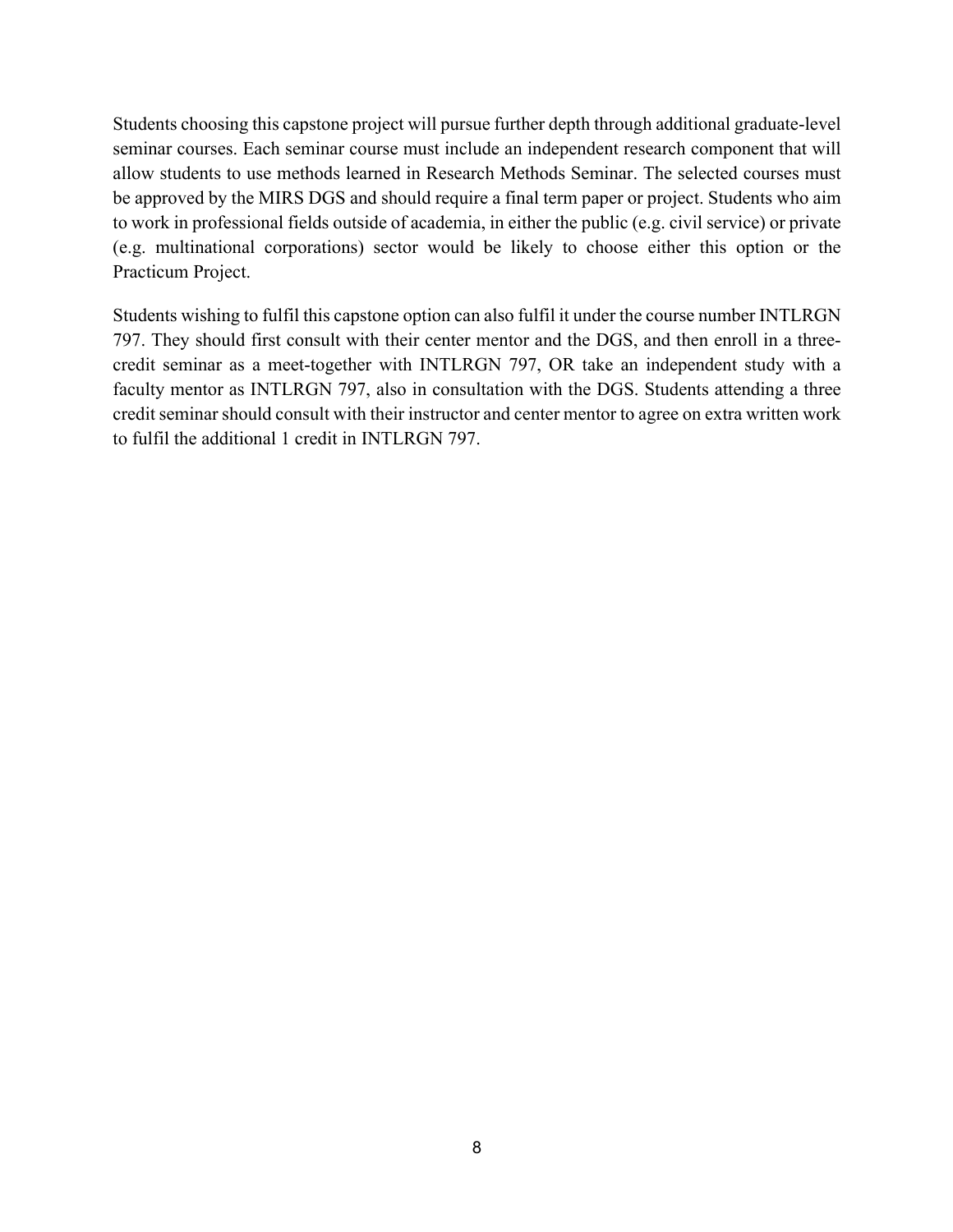## **Part II: Specialization Requirements**

# **African Studies**

The African studies specialization of the Masters in International and Regional Studies (MIRS) is designed for students seeking to gain advanced, interdisciplinary knowledge in the field of African studies. The specialization offers courses in African languages, literature, arts, history, politics, law and economics but also public health, environmental studies, and development from across the university's many schools and colleges. The comprehensive but flexible curriculum of the specialization provides a solid foundation for those students wishing to volunteer or work on the African continent, to serve in government, or to pursue a doctoral degree.

Anchored in the African Studies Center (ASC) and the Department of Afroamerican and African Studies (DAAS), the MIRS African studies specialization draws upon their strategic guidance and coordination for Africa-related research and programming on campus, and on the continent. DAAS offers a diverse curriculum of enriching and rigorous courses taught by award-winning faculty. Founded in 2008, ASC serves as a conduit for the university's many Africa initiatives in the sciences, arts, humanities, social sciences, engineering, medicine, and related fields. With the support of ASC, the university's prestigious faculty who specialize in the study of Africa have formed institutional and individual partnerships with faculty based in Ghana, Nigeria, South Africa, Uganda, Mozambique, Ethiopia and many other African countries; they have hosted seminars and conferences on Africa related topics as diverse as politics, public health, the arts, medicine, engineering and more; and conducted research with graduate students on the continent of Africa.

In addition to the general MIRS requirements, the African studies specialization has the following requirements:

- AAS 600: Pro-Seminar on Interdisciplinary Approaches to the Study of Africa (3 credits). Preferably taken during the first year.
- Intermediate level proficiency in a language, other than English, that is relevant to the study of Africa. This requirement can be fulfilled with proficiency in an African language or another language spoken on the continent. The language requirement can be met by:
	- coursework (up to 9 of the total 36 credits in the MIRS degree), or
	- proficiency as demonstrated through a method mutually agreed upon between the student and the ASC MIRS representative (e.g., proficiency test).
- AAS 892: A capstone research seminar that, when it runs, will be cross-listed with INTL RGN 798 or 799. The course requires a public presentation of a chapter from the student's master's thesis, or a detailed study based on the student's practicum. When it runs, this seminar will also meet the MIRS capstone requirement. When the course is not offered, students doing a masters' thesis or practicum will complete their capstone project using course numbers 798 or 799.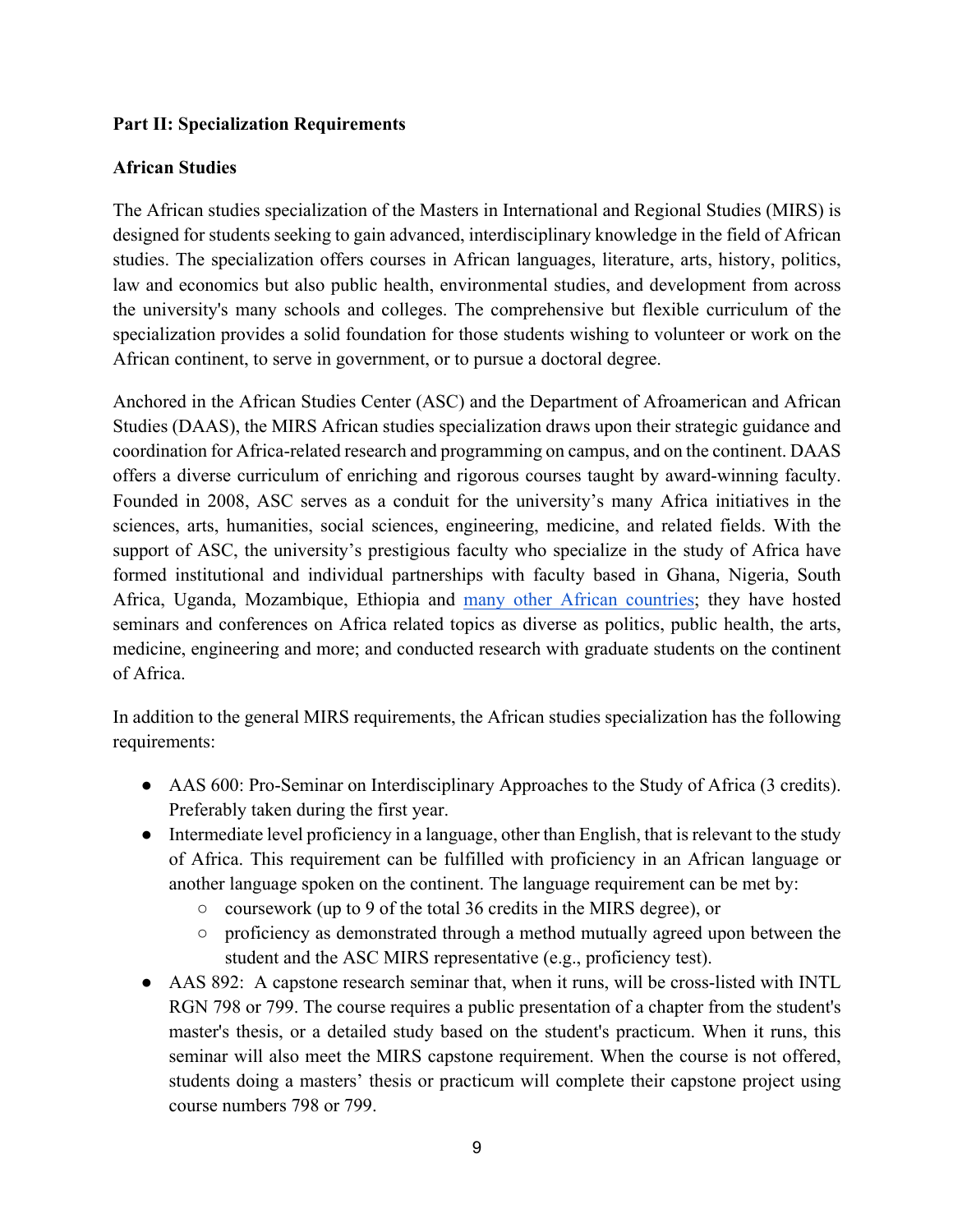• At least one AAS course (offered by DAAS) at the 500 level or above. The remaining credits are filled by courses primarily at the 400 level or above. These should be selected in consultation with the student's advisor or the DAAS representative to MIRS from all the Africa related offerings at U-M to ensure a well-balanced program of courses that meets the student's interests and professional goals.

## **Chinese Studies**

The Masters in International and Regional Studies (MIRS) Chinese Studies specialization (CS), is designed for students with an interest in gaining a broad, interdisciplinary approach to the study of China. Students are introduced to advanced studies of China from different perspectives and disciplines.

Anchored in the Lieberthal-Rogel Center for Chinese Studies (LRCCS), the MIRS Chinese Studies specialization draws upon the LRCCS's broad, interdisciplinary approach to the study of China. LRCCS provides students, specialists, and the public with expert resources and a deeper understanding of contemporary and historical issues related to China.

The intellectual objective of the Chinese Studies Specialization is to provide graduate students an opportunity to engage in intensive study and research on China on an interdisciplinary basis. A prominent feature of the specialization is the possibility of working closely with our outstanding China faculty. Students are encouraged to pursue individual areas of interest.

In addition to the general MIRS requirements, the LRCCS specialization in Chinese Studies has the following requirements:

- Advanced oral and written language proficiency (two terms of 4th year or testing out of 4th year proficiency)
- 3 credits in history
- 3 credits in premodern China
- 3 credits in modern China
- 3 credits of Chinese Studies in the humanities (cannot be combined with other credit requirements)
- 3 credits of Chinese studies in the social sciences (cannot be combined with other credit requirements)

Besides meeting the MIRS general requirements and the LRCCS required courses as listed above, students also need to have 12 credits in area-studies courses so as to get the total of 36 credits for the MIRS degree. Students who take the language classes may choose to count up to 9 credits of language above the 400 level as part of their area studies courses. For additional area studies courses, students may take any of the China-related courses listed on the LRCCS website. However, if students wish to take any courses outside the list, they will need to get approval from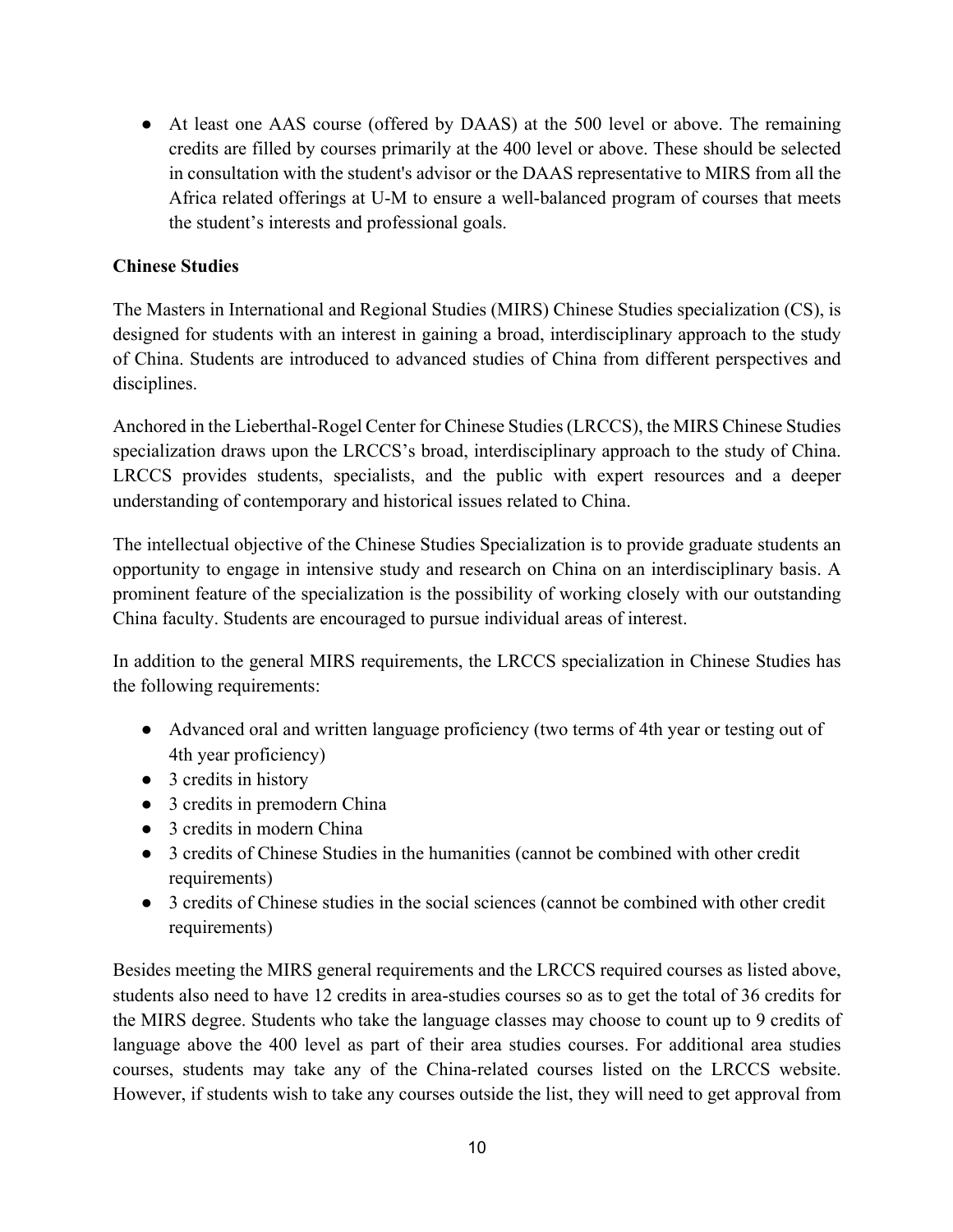the LRCCS director of graduate study. Students may take courses that do not have a strong China focus but offer valuable training with regard to their research and career interests. In those cases, students will need to work with the director to determine how such courses could be modified to have a significant China component through efforts such as developing China-focused course assignments. Students may refer to a sample course plan for MIRS students with Chinese Studies specialization listed on the LRCCS website.

# **Islamic Studies**

The Masters in International and Regional Studies (MIRS) Islamic Studies specialization is designed for students focusing on Islam as a world religion and global Muslim peoples, societies, and history. The program provides a thorough grounding in the inter-regional study of Islamic communities, history, and civilization.

Anchored in the Global Islamic Studies Center (GISC), the MIRS Islamic Studies specialization draws upon GISC's extraordinary depth in scholarship and research. As part of the MIRS - Islamic Studies specialization, you will have access to more than 50 active research scholars and faculty members from a wide array of departments and professional schools.

The Islamic Studies specialization offers you a unique opportunity to enjoy a wide range of core subjects, while also enabling you to dig into a specific area within the field of modern Islamic scholarship.

- At least 18 credits: Islam is global, which is why you're required to study Muslim society and history in more than one region, or supplement in-depth focus on a single region with coursework relevant to Muslim communities and culture worldwide.
- Up to 9 credits: Language requirements are an integral part of the MIRS Islamic Studies specialization. Before you complete the program, you must attain intermediate oral and written proficiency in a relevant language as approved by the Islamic Studies advisor.
	- You will choose a language in consultation with an Islamic Studies academic advisor.
	- $\circ$  The language requirement may be fulfilled by coursework or by demonstrating proficiency via a placement exam (e.g., Intermediate Mid on the ACTFL OPI scale).
	- Up to 9 credits earned in advanced language courses (400-level or above) may be counted toward the minimum credit requirement.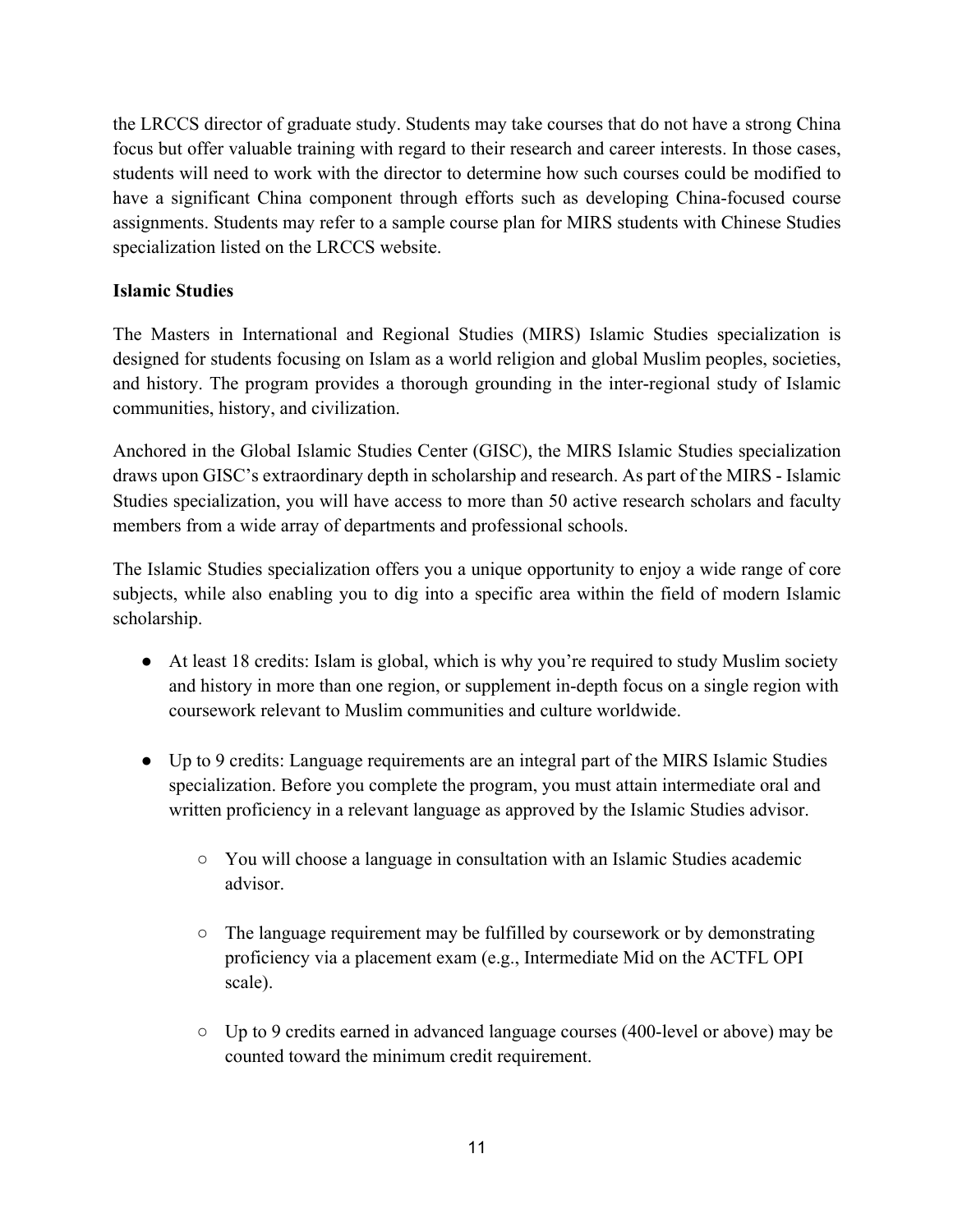○ For more on the Islamic Studies language requirement, please contact MIRSinfo@umich.edu.

# **Japanese Studies**

The Masters in International and Regional Studies (MIRS), Japanese Studies specialization, is designed for students with an interest in acquiring advanced proficiency in Japanese language in combination with a broad, multidisciplinary understanding of Japan, as well as training in graduate-level research and writing.

Anchored in the Center for Japanese Studies (CJS), the MIRS Japanese Studies specialization draws on CJS's depth in scholarship and research on Japan. CJS fosters communication among diverse disciplines, and encourages new approaches in the understanding of Japan and its place in the world.

The intellectual objective of the Japanese studies specialization is to provide graduate students an opportunity to engage in intensive study and research on Japan on an interdisciplinary basis. The requirements are structured to provide maximum flexibility for students to pursue their own interests within Japanese studies.

Students must complete at least 27 credits in Japanese language and Japanese studies classes. Credit hours must include courses which meet the distribution and research/writing requirements.

- **Language Proficiency:** Students must attain intermediate-level Japanese language proficiency. Students may meet this requirement by successfully completing ASIANLAN 326 (third-year Japanese II) with a grade of B or better, or by placing into a fourth-year Japanese class (ASIANLAN 425, 429, or 439). (up to 12 credits)
- **Research/Writing Requirement:** Students must complete four core courses for at least 12 credit hours with a substantial research and writing component. (12 credits or more)
- **Distribution Requirement:** Students must take courses from at least three disciplines for at least three credit hours each. These credits can also be used to fulfill the research/writing requirements. (9 credits or more)
- **Minimum Credit Requirement:** Except for up to 12 credits of language classes, only courses approved for graduate credit may be used toward the Japanese studies specialization degree.

Students should consult with the CJS Director of Graduate Studies for a full explanation of the Japanese specialization requirements.

## **Middle East and North African Studies**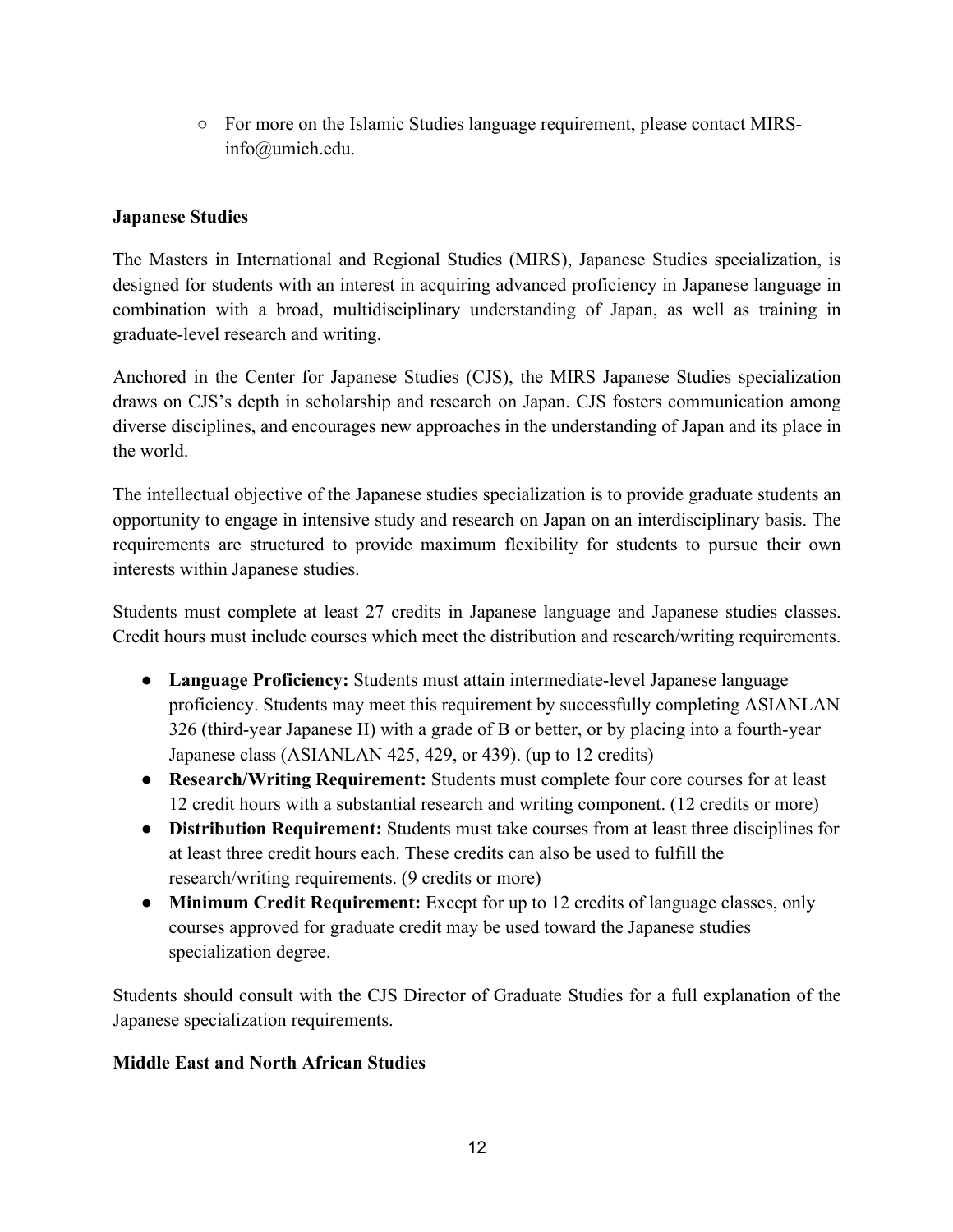The Masters in International and Regional Studies (MIRS) Middle Eastern & North African studies (MENAS) specializations is designed for students interested in understanding the peoples, cultures, and languages in the MENA region. The program prepares students for onward graduate education, as well as placement into jobs in the private, government, or non-profit sectors. It is ideal for students with in-country experience who want to channel their talents, advance their language competence, and join an intellectual community of specialists in a vibrant interdisciplinary environment.

Anchored in the Center for Middle Eastern & North African Studies (CMENAS), the MIRS MENAS specialization draws upon CMENAS's depth of scholarship and research in the region: 125 faculty members working in 17 disciplines and professional schools, including history, anthropology, political science, law, and public policy. CMENAS provides advanced training in MENA languages, literatures, and cultures. U-M's world-renowned museums and libraries enrich students' classroom experiences.

The Middle Eastern & North African Studies specialization provides broad area and language training at the graduate level for students with either academic or professional aims. The versatility allows students to take courses from schools and colleges across the university and uniquely tailor their overall coursework to their specific interests.

Intermediate language proficiency (sixth semester or equivalent) in a MENA language is required.

## **Russia, East European, and Eurasian Studies**

The Masters in International and Regional Studies (MIRS) Russian, East European, and Eurasian studies specialization is designed for students with an interest in engaging in interdisciplinary research and training on Russia, Central and Eastern Europe, and Eurasia. Students choose to focus their studies on humanities, social sciences, and professional coursework related to Russia, Eastern Europe, and/or Eurasia.

Anchored in the Center for Russian, East European, and Eurasian Studies (CREES), the MIRS REEES specialization draws upon CREES's depth of scholarship and research. CREES has over 50 affiliated faculty members from all across the University of Michigan, including from 17 departments in the College of Literature, Science, and the Arts (LSA), and from 9 professional schools, including: Architecture and Urban Planning; Art and Design; Business; Environment and Sustainability; Law; Medicine; Music, Theatre & Dance; Public Health; and Public Policy. CREES affiliated faculty are area specialists and visiting scholars who offer more than 150 courses each year on the business, cultures, demography, economics, history, languages, law, literatures, politics, public policy, and social organization of the region.

The Russian, East European, and Eurasian Studies specialization offers training to graduate students preparing for academic and professional careers with a focus on the region of the former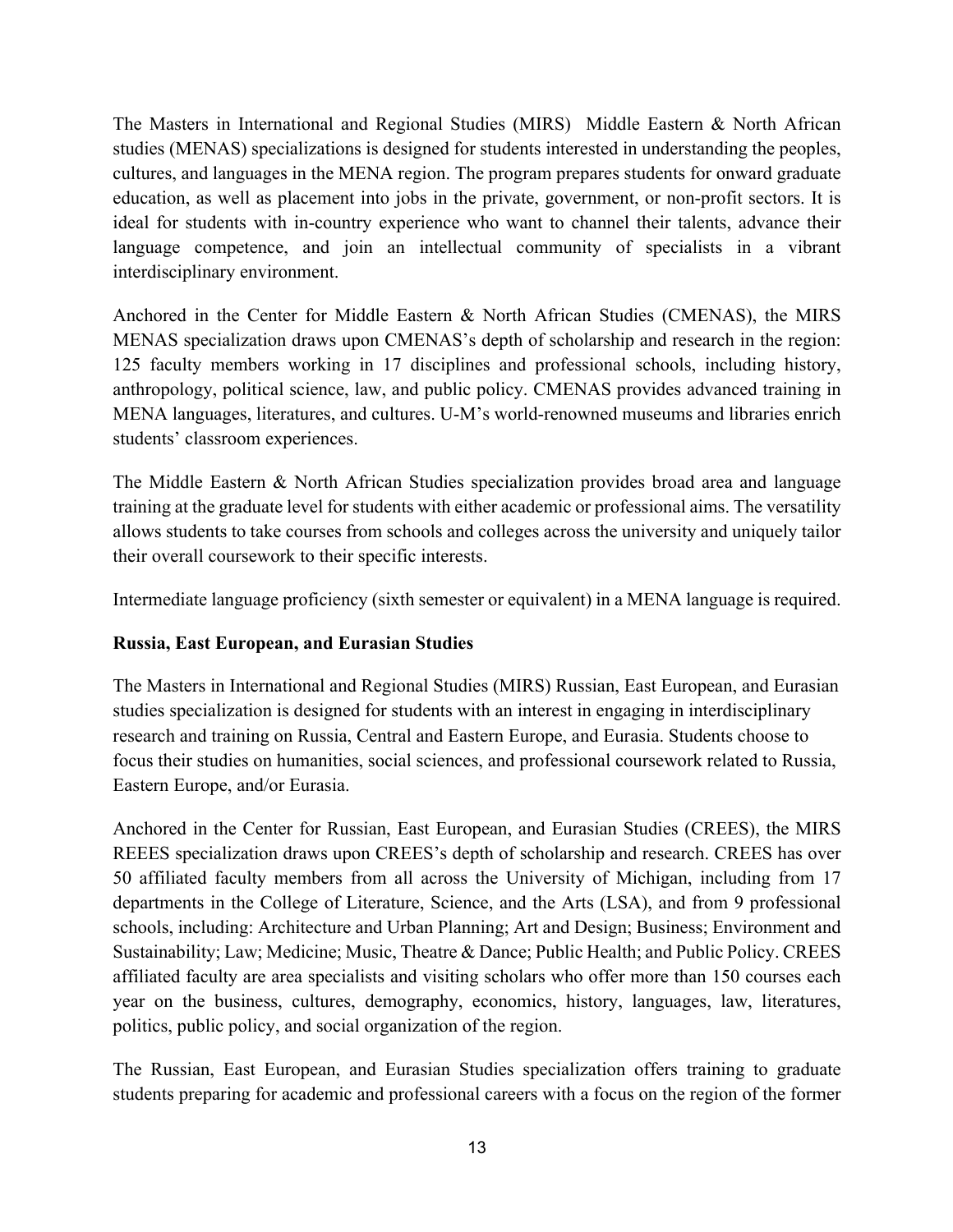Soviet Union and Eastern Europe. The specialization is designed to enhance students' language ability to the level of professional competence and to provide on-site experience and analytical skills appropriate for an area expert.

- **REEES Colloquium.** REEES 601 is required every semester, usually for one credit each term. This ongoing course will draw on and discuss area-related issues, including programs (Noon Lectures and Center events); Center "gateway" and other course lectures; visiting speakers; with occasional separate meetings on development and current state of REEES. All students are expected to attend CREES Noon Lectures.
- **Language Proficiency.** All students must either attain a level of proficiency in one REEE-area language one year beyond that required for the REEES B.A. (i.e., fourth-year Russian or Polish with a grade of B- or better; third-year for other languages) or achieve the level required for a B.A. plus an additional year in a second REEE language. All M.A. students will complete CREES-approved language tests upon matriculation and at graduation. Students who arrive with native proficiency in one of the regional languages must attain the REEES M.A. proficiency as described above in another area language.
- **Minimum Credit Requirement.** Students must complete a minimum of 24 credits in REEES-approved courses at the 400-level and above, of which 15 must be 500-level or above.
- Dual degrees. The REEES-MIRS specialization can be combined with other degrees at U-M; one of the most common is a dual degree in the Ford School's Master of Public Policy (MPP).
- CREES also offers a graduate certificate for students enrolled in other units at U-M; this certificate is independent of MIRS.

## **South Asian Studies**

The Masters in International and Regional Studies (MIRS) South Asian Studies Specialization, is designed for students with an interest in gaining a deeper understanding of India, Pakistan, Afghanistan, Nepal, Bangladesh, Bhutan, and Sri Lanka. Students with academic or professional interests receive broad area and language training at the graduate level—ideal for students with incountry experience who want to channel their experience into a more formal direction, acquire further language competence, and interact with other specialists in an interdisciplinary environment.

Anchored in the Center for South Asian Studies, the MIRS South Asian Studies specialization draws upons CSAS's broad area scholarship and research. Students benefit from direct interaction with more than 100 world-class faculty members at Michigan who devote all or part of their research to understanding South Asian histories, cultures, economies, environments, and politics. CSAS offers courses in humanities and social science departments, as well as in the schools of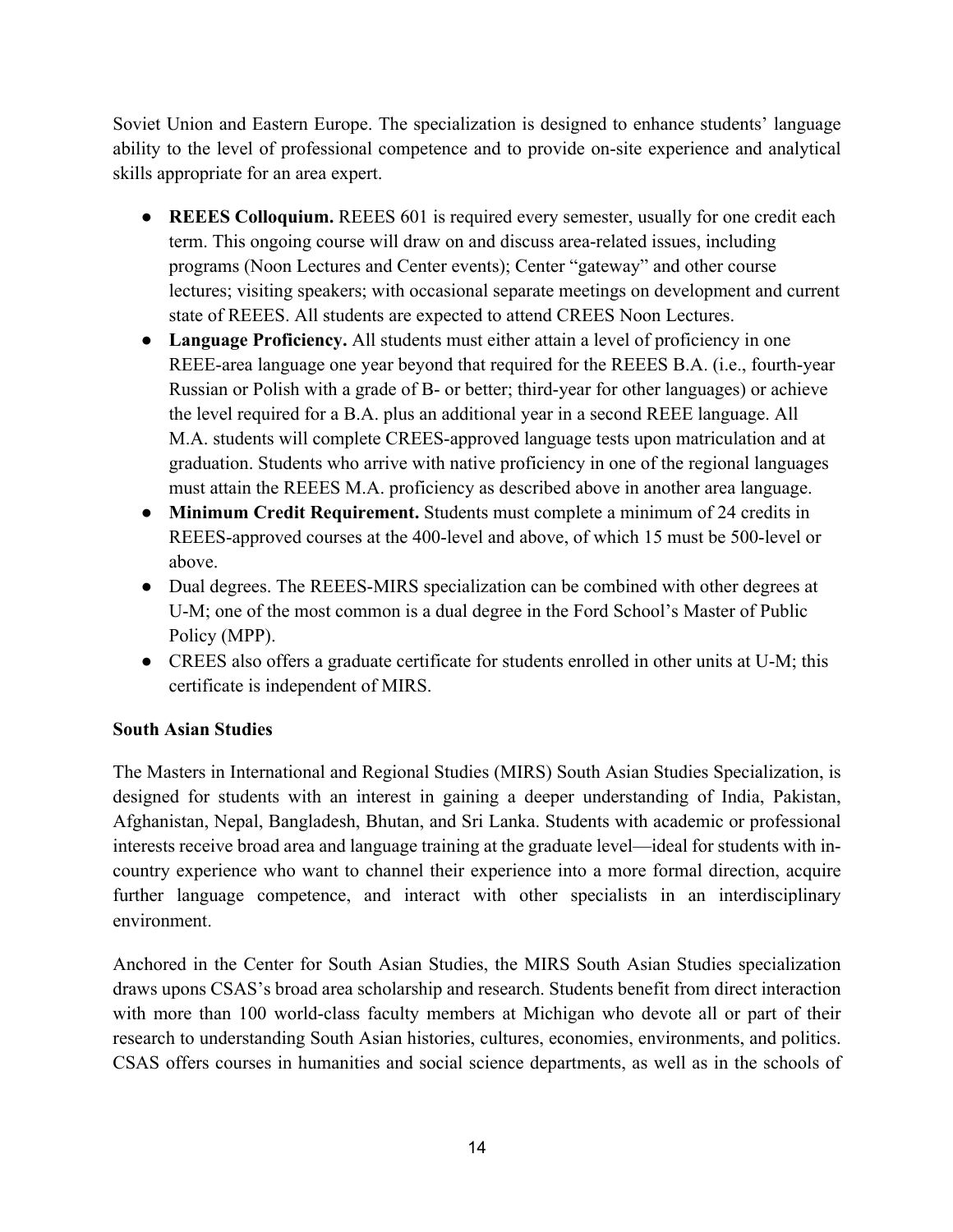Environment and Sustainability, Ford School of Public Policy, Law, Public Health, Ross School of Business, and Taubman College of Architecture and Urban Planning.

# **Requirements**

- **South Asian Studies Courses**. Students must complete at least 21 credits in South Asia focused courses. 18 of these must be in SAS-approved courses at the 400-level and above, and at least one course must include a substantial writing component (usually 600-level or above).
- **Cognate Courses**. Students must complete a minimum of 6 credits of coursework with thematic or comparative relevance to the student's educational goals, not necessarily focused on South Asia.
- **Language Requirement**: Intermediate oral and written proficiency in one South Asian language, which can be accomplished in one of the following ways:
	- Submit an official transcript from an accredited program indicating a passing grade in intermediate-level language
	- Pass a second-year language course at U-M
	- Pass an ACTFL exam or individualized assessment overseen by the department of Asian Languages and Cultures (ALC) South Asian language faculty

## **Southeast Asian Studies**

The Masters in International and Regional Studies (MIRS), Southeast Asian studies specialization is designed for students with an interest in gaining a broader and deeper understanding of Southeast Asia, including Cambodia, Indonesia, Laos, Malaysia, Myanmar, the Philippines, Singapore, Thailand, and Vietnam. Our language and area training will prepare students who want to pursue a career in academia, business, the government, or with a nonprofit organization in the U.S. or abroad. Dual-degree students are welcome.

Anchored in the Center for Southeast Asian Studies (CSEAS), the MIRS Southeast Asian studies specialization takes advantage of the expertise of internationally renowned faculty and the abundant resources of numerous departments and centers. Our Southeast Asia library and museum collections are recognized as among the best in the world. Thai Studies is particularly strong, benefited by faculty specialists and an endowment that funds research, internships, and language study abroad. Students are encouraged to travel to Southeast Asia and are given opportunities to organize conferences, network with faculty and visiting scholars, and participate in the programming of the center.

# **Requirements**

The Southeast Asian studies specialization combines broad interdisciplinary coursework and intense language learning with the flexibility to pursue individual areas of interest. As a founding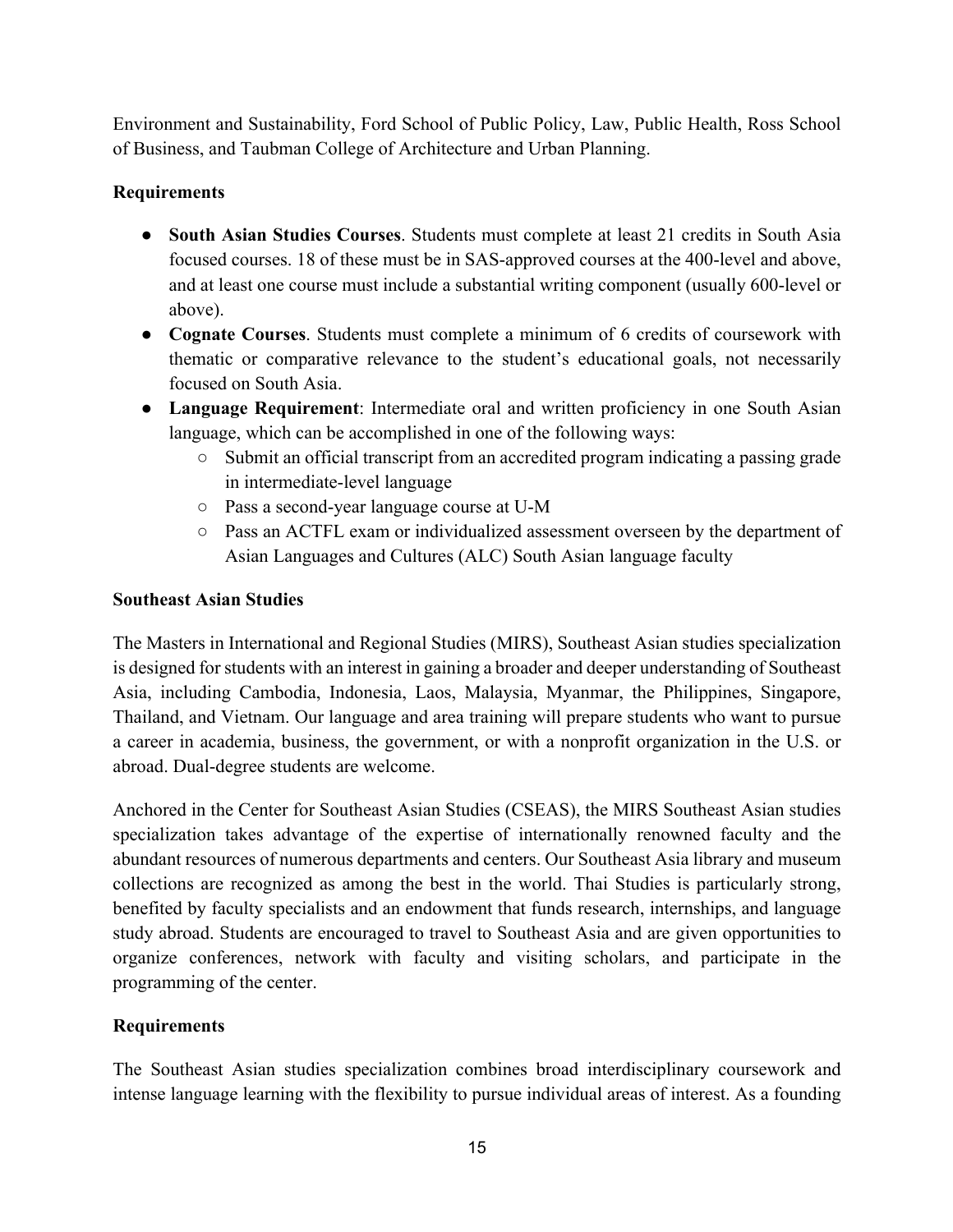member of the Graduate Education and Training in Southeast Asia (GETSEA) consortium, we encourage students to explore remote opportunities for didactic and other coursework with our partner institutions, with the possibility of independent study credits where applicable. Preapproval of the course (including review of the syllabus and assessments) is required through the CSEAS MIRS director.

In addition to the MIRS requirements, CSEAS also requires:

- SEAS 501: Introduction to Southeast Asian Studies (3 credits). This course is an broad introduction to contemporary issues in SE Asia, and its format provides a forum for stimulating dialogue and networking between students and leading faculty in a variety of disciplines.
- Language Proficiency: Students must attain at least intermediate oral and written proficiency in one Southeast Asian language.
- The remaining credits should be distributed in at least three disciplines, such as anthropology, Asian cultures, history, political science, public policy, religion, music, and sociology. Courses offered through other universities, including those in the GETSEA Consortium, will be considered on a case-by-case basis.

## **DUAL DEGREES**

In addition to these established specializations, the II welcome proposals from students to design self-initiated dual degree programs, combining the MA in International and Regional Studies with another graduate degree or graduate certificate at the University of Michigan. Students who are interested in pursuing a self-initiated dual degree program should consult with a member of the II academic services team.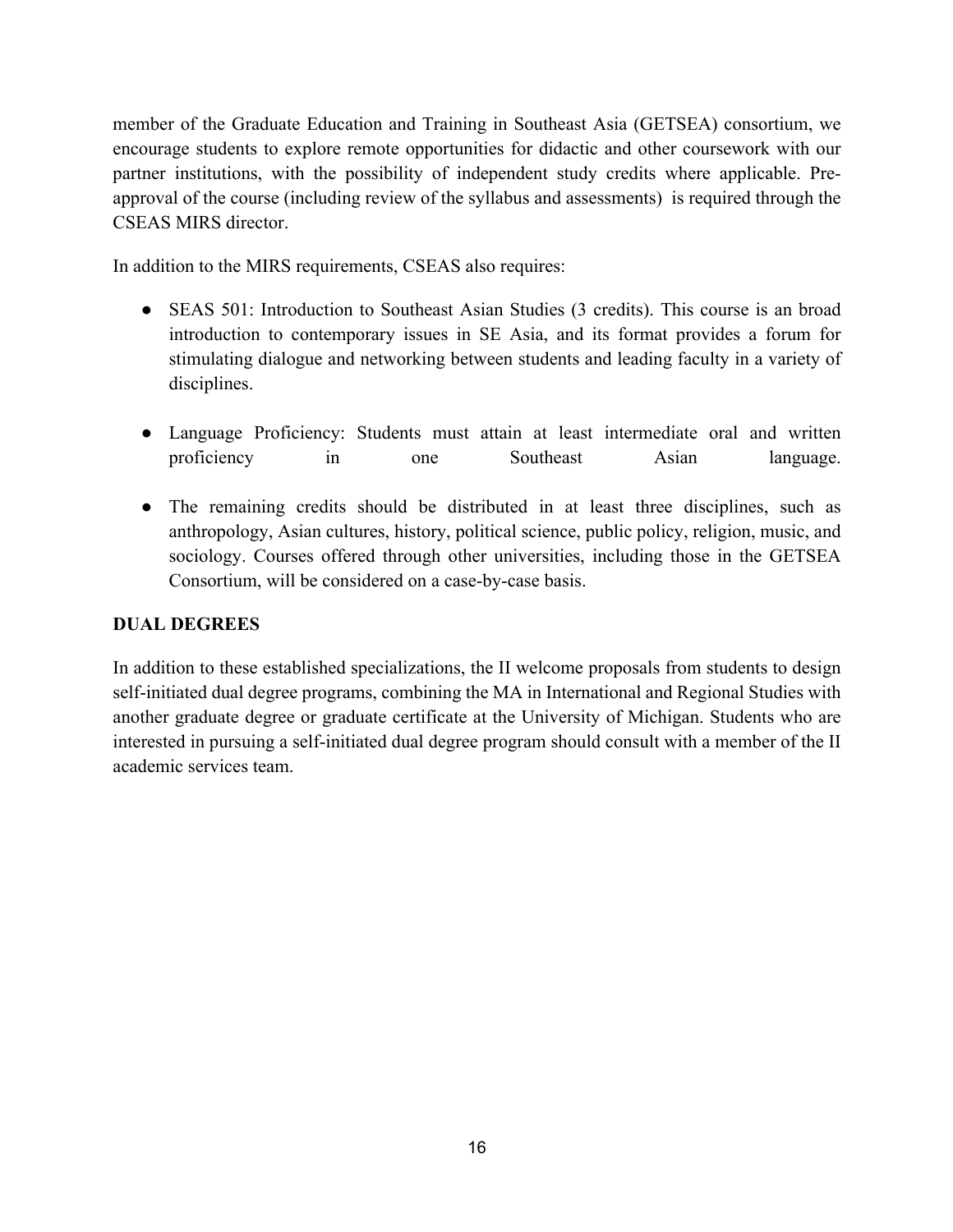#### **Part III: Policies and Procedures**

## **GENERAL ACADEMIC POLICIES AND PROCEDURES**

This section summarizes and highlights general academic requirements and procedures of the Horace H. Rackham School of Graduate Studies that pertain to all Area Studies MA programs at the International Institute, including dual degree programs.

#### **Official Edition of Rackham Academic Policies**

Rackham no longer prints and distributes its academic policies. The most up-to-date edition of Rackham Graduate School Academic Policies is available on the Rackham website at

http://www.rackham.umich.edu/policies/academic-policies. Rackham's academic policies are updated as needed; where there is a discrepancy between the version on Rackham website and this handbook, Rackham website takes precedence.

#### **Course Selection and Academic Record**

Reference: Rackham Graduate School Academic Policies, Chapter 4

It is the responsibility of the student to make sure that the course selections recorded with the Registrar's Office accurately reflect the classes he/she is currently attending, including the section number of multi-section language or topics courses. Course selections may be modified through Wolverine Access during the first three weeks of a full term and the first two weeks of a half term. Courses dropped during this period do not remain on the student's academic record.

After this period and through the last day of classes, students may add or drop courses or change the status from credit to visit only with the approval of the course instructor and the International Institute Graduate Academic Services Coordinator. Late Add/Drop may be requested online through Wolverine Access; online workflow will route the request to the course instructor and the II Graduate Academic Services Coordinator. Only those requests approved by both the course instructor and the II Graduate Academic Services Instructor will be posted to the student's academic record. Courses dropped during this period will remain on the student's permanent academic record with the notation W, or withdrawn. Other registration changes, including changing credit/visit, must be completed using a paper form. Contact an II Graduate Academic Services Coordinator for more information and the appropriate form. All changes to the course must be recorded by the last day of classes for the term.

After classes have ended, courses may be added or dropped only under extenuating circumstances. Students may drop a course only if the instructor has not submitted the final grade to the Registrar's Office. No changes may be made to a course once a grade has been submitted.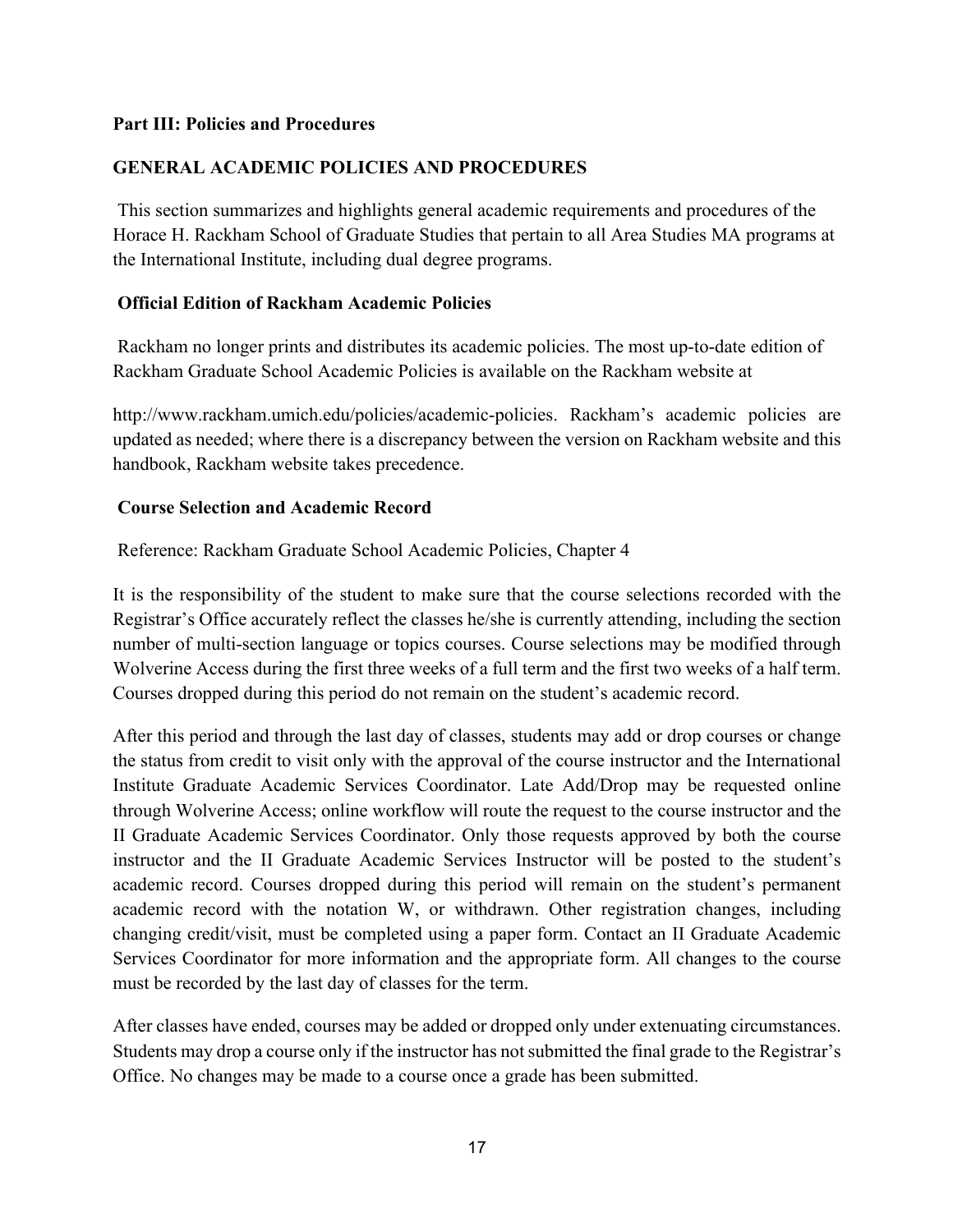## **Visiting (Auditing) a Course**

Reference: Rackham Graduate School Academic Policies, Chapter 4, Section 3

With the permission of the course instructor, a student may enroll in a course as a visitor (auditor) rather than for credit. A notation of VI appears on the transcript when the course is successfully completed. Once the course grade is submitted, a student may not change the course from visit to credit or vice versa. Courses with a grade of VI do not count toward the minimum credits required for the degree and cannot be used to meet any of the degree requirements.

To sign up for a course as a visitor, register for the course through Wolverine Access and then complete the Add/Drop Form to change the status from credit to visit. The form is available from the II Graduate Academic Services Office. The student must obtain the signature of the course instructor and the II Graduate Academic Services Coordinator before submitting the form to the Registrar's Office. Students should be aware that regular tuition is assessed for visiting courses.

## **Residency and Tuition**

Reference: Rackham Graduate School Academic Policies, Chapter 2

The University has a tuition structure with different rates for Michigan residents and students from out-of-state. To be eligible for resident classification, a student must demonstrate compliance with the University's Residency Classification Guidelines (http://ro.umich.edu/resreg.php). Students should consult with the II Graduate Academic Services Coordinator or the Office of the Registrar to determine whether a residency classification application needs to be filed. Students should be aware that there are certain circumstances in which Michigan residency is not automatic and a student must file a residency application. Application deadlines for each term are posted on the Registrar's website; late applications will be assessed a non-refundable fee.

## **Full Time Study**

Reference: Rackham Graduate School Academic Policies, Chapter 3, Section 1

As a student in the Horace H. Rackham School of Graduate Studies, area studies MA students must be registered for at least eight (8) credit hours in the full term and four (4) credit hours in the half term to be considered a full time student for academic purposes. Students should be aware that full time registration for tuition calculation purposes and need based financial aid eligibility may not be the same as Rackham's definition. International students should be aware that US Citizenship and Immigration Services requires that a student who holds a J-1 or F-1 visa be registered full-time in the fall and winter terms to maintain his or her visa status.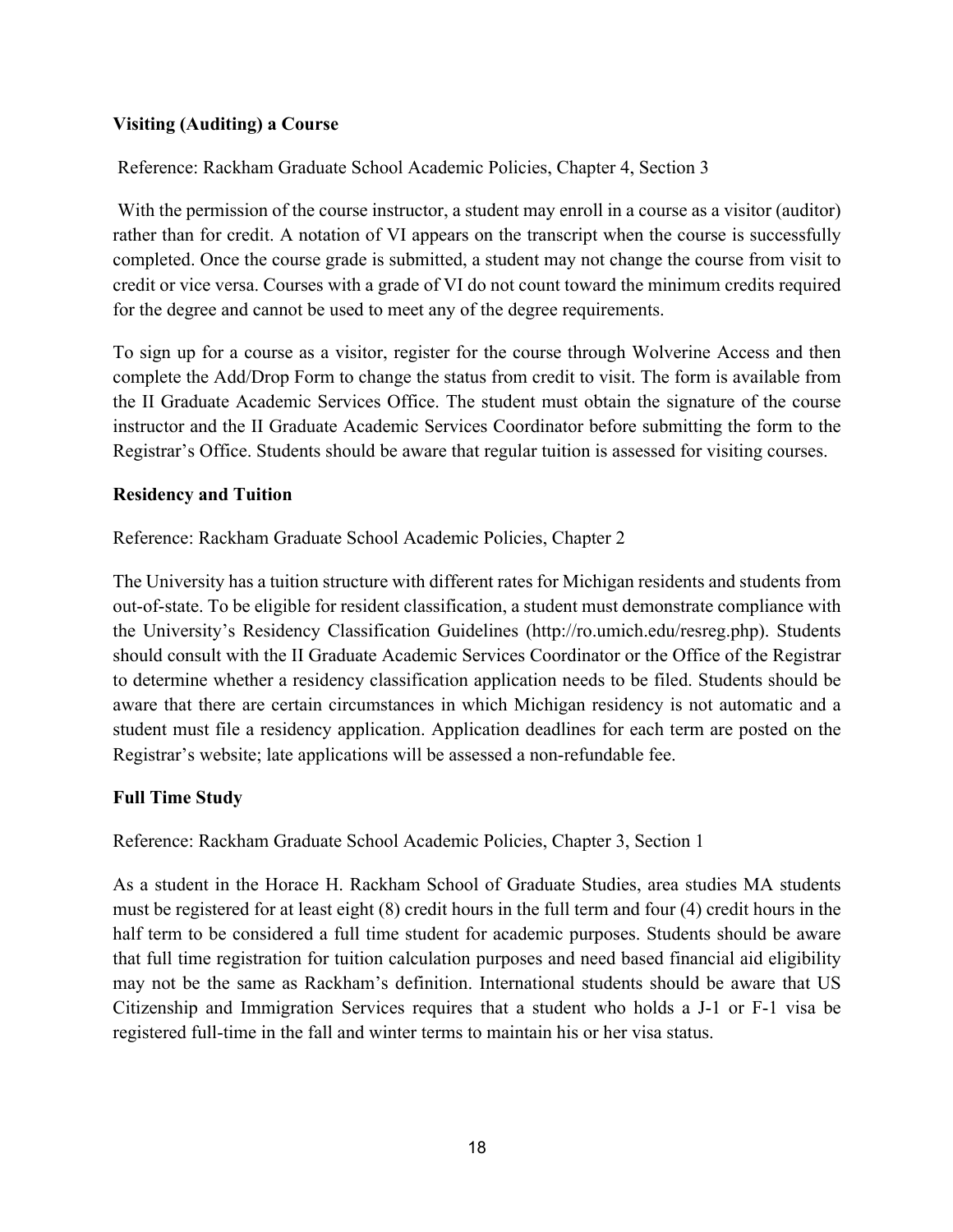## **Detached Study**

Reference: Rackham Graduate School Academic Policies, Chapter 3, Section 3

Students whose program of study takes them away from the Ann Arbor campus, or who do not require any university resources beyond library privileges and a computing account while completing their master's essay may apply for a period of detached study. This status allows students to retain their student status and return to the program at the conclusion of the detached study period without reapplication. Up to 12 months of detached study may be granted by filing the Application for Detached Study. A detached study period may generally be extended for an additional 12 months by filing another petition.

Students working as a GSI, GSRA, or in any other capacity at the University, including hourly employment, or who are using laboratory facilities or taking examinations (including preliminary examinations and the oral defense), may not have detached study status.

Application for Detached Study must be completed online by the International Institute Graduate Academic Services Office and approved by the Center Director. Students interested in detached study should consult the Detached Study Information Sheet on the Rackham website and consult with an II Graduate Academic Services Coordinator.

## **Disenrollment and Withdrawal**

Reference: Rackham Graduate School Academic Policies, Chapter 3, Section 3

Dropping all courses for the term is considered a term withdrawal. Prior to the beginning of the term, students can disenroll from the term (drop all courses) on Wolverine Access with no record, and tuition and fees for the term will be cancelled. Once the term has begun and through the last day of classes, students must obtain a Term Withdrawal Notice from the II Graduate Academic Services Coordinator. Students who register and subsequently withdraw after the term has begun will be responsible for the registration/disenrollment fee regardless of class attendance. Tuition adjustments follow the dates and amounts set by the Registrar.

Requests for a retroactive withdrawal after the term has ended will only be considered for extremely extenuating circumstances in which a student is unable to complete the term, and must be approved by the Center Director and Rackham. Petition for retroactive withdrawal must include documentation confirming extenuating circumstances.

## **Discontinuation and Readmission**

Reference: Rackham Graduate School Academic Policies, Chapter 3, Section 3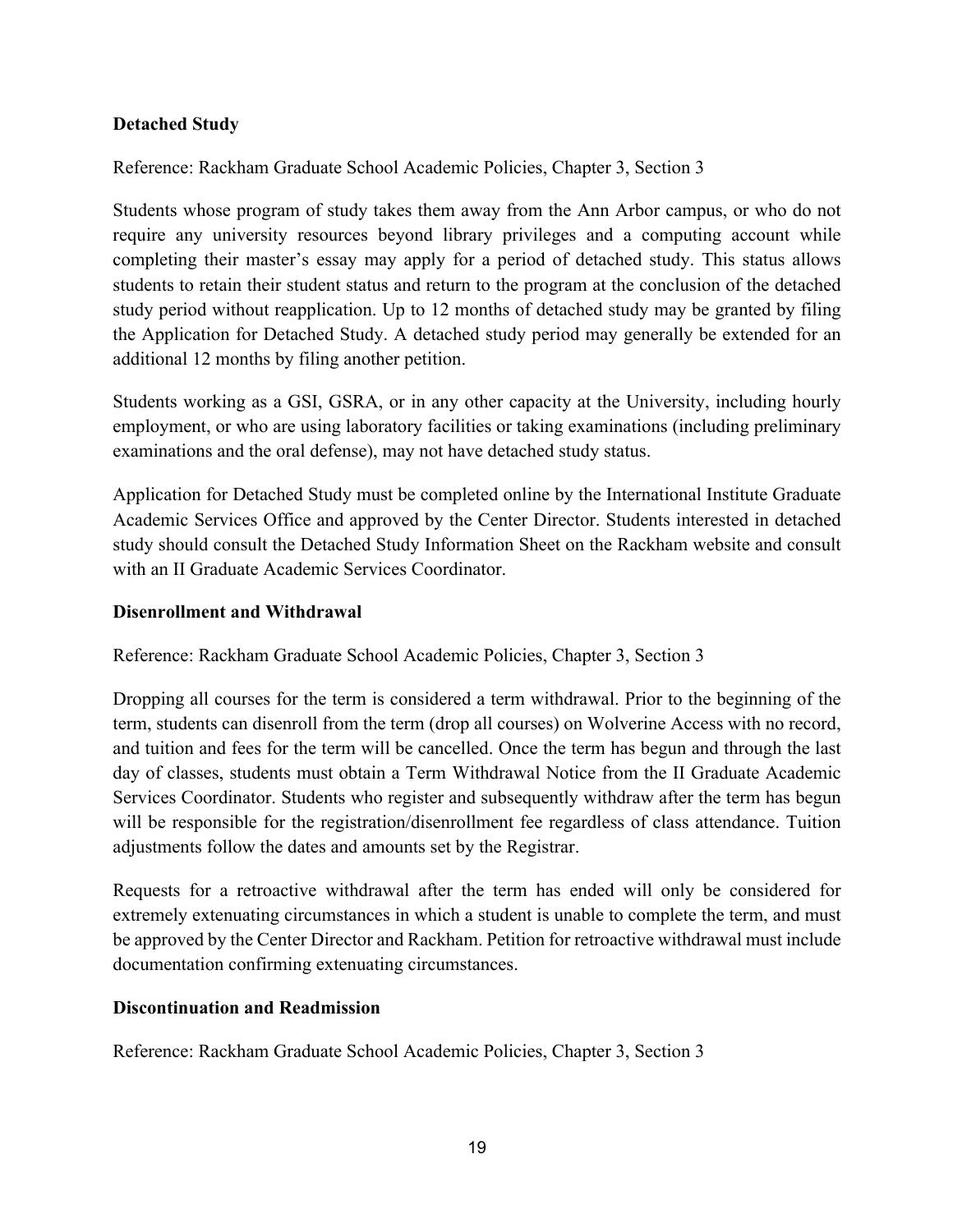Students who are not enrolled for two consecutive terms and are not on approved detached study are discontinued from the program by Rackham and must apply for readmission to the program if they want to continue with their studies. Application for readmission is completed online through the

Rackham website. An application for readmission must be approved by the Center Director and by Rackham. If a student has exceeded the time limit for degree completion, an online Petition for

Modification or Waiver of Policies, available on the Rackham website, requesting the extension of the time limit must be submitted at the same time. See the section on Time Limit on Degree

Completion below for more details on this requirement.

## **Satisfactory Progress**

Reference: Rackham Graduate School Academic Policies, Chapter 4, Sections 6-7

Students must maintain a minimum cumulative grade point average of 3.0 (on 4.0 scale) or B for all courses taken for credit toward the degree, including all language courses. (See the Rackham Graduate School Academic Policies website for how to calculate the grade point average.) A student whose cumulative grade point average falls below a B average in a given term or half term will be placed on probation for the following term or half term by the Rackham Graduate School. A student whose cumulative grade point average falls below a B average for two successive terms or half terms may, upon the recommendation of the Center Director and the consent of the Graduate School, be granted a final opportunity to correct the scholastic and/or academic deficiency. A student whose cumulative grade point average falls below a B average for three successive terms or half terms may not be permitted to enroll again, and may be required to withdraw from the University. A student whose cumulative grade point average is below a B cannot be recommended for the degree.

## **Program Residence Requirement**

Reference: Rackham Graduate School Academic Policies, Chapter 4, Section 1

Students must complete at least 12 credit hours of courses on the Ann Arbor campus while registered as a Rackham student. Credit hours earned at other University of Michigan campuses, other institutions of higher education, and courses elected for visitor status may not be used to meet this requirement.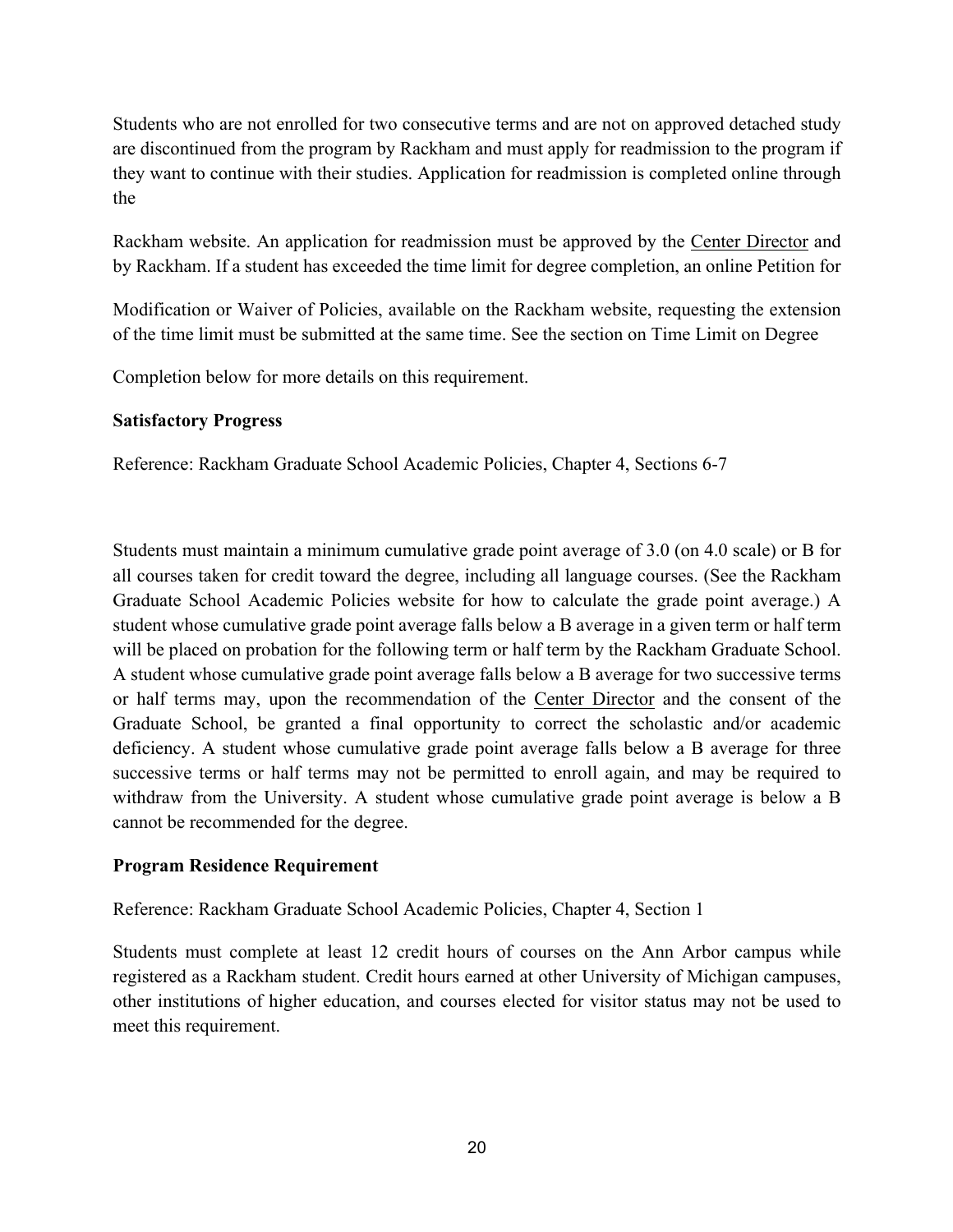## **Transfer of Credit**

Reference: Rackham Graduate School Academic Policies, Chapter 4, Section 2

A maximum of 6 credit hours may be transferred from other institutions of higher education, or from another campus of the University of Michigan, or from a combination of those two. Only graduate level courses taken for a letter grade of B or above may be transferred. Students must be in good standing and have completed at least 8 credit hours with a grade point average of 3.0 in the degree program before transfer of credit can be initiated. Credit hours used to meet degree requirements for another degree, either at the University of Michigan or at another institution, cannot be transferred.

To transfer credit, a student must submit official transcripts from the institution granting credit. One copy must be sent to Rackham Office of Academic Records and Dissertations (see Rackham website for instructions on how to send the official transcript), and one copy must be sent to the

International Institute Graduate Academic Services Office. Acceptance of transfer credit for any degree requirement must be approved by the Center Director.

Note: language courses that are equivalent in proficiency level to 100-499 as taught at the University of Michigan are considered undergraduate courses. Even though 400-level language courses are approved for graduate credit and can count toward the degree, credits for courses that are equivalent in proficiency level to these courses cannot be transferred.

## **Time Limit on Degree Completion**

Reference: Rackham Graduate School Academic Policies, Chapter 6

A student must complete all work toward the degree within five consecutive years from the date of first enrollment in the program. This limit may be extended by petition, using the online Petition for Modification or Waiver of Policies available on the Rackham website. The petition should specify the amount of work that remains to be completed for the degree and a timetable for its completion, including the month and the year by which the requirements will be completed. The petition must be endorsed by the Center Director before it is submitted to Rackham.

# **Applying for Graduation**

Reference: Rackham Graduate School Academic Policies, Chapter 6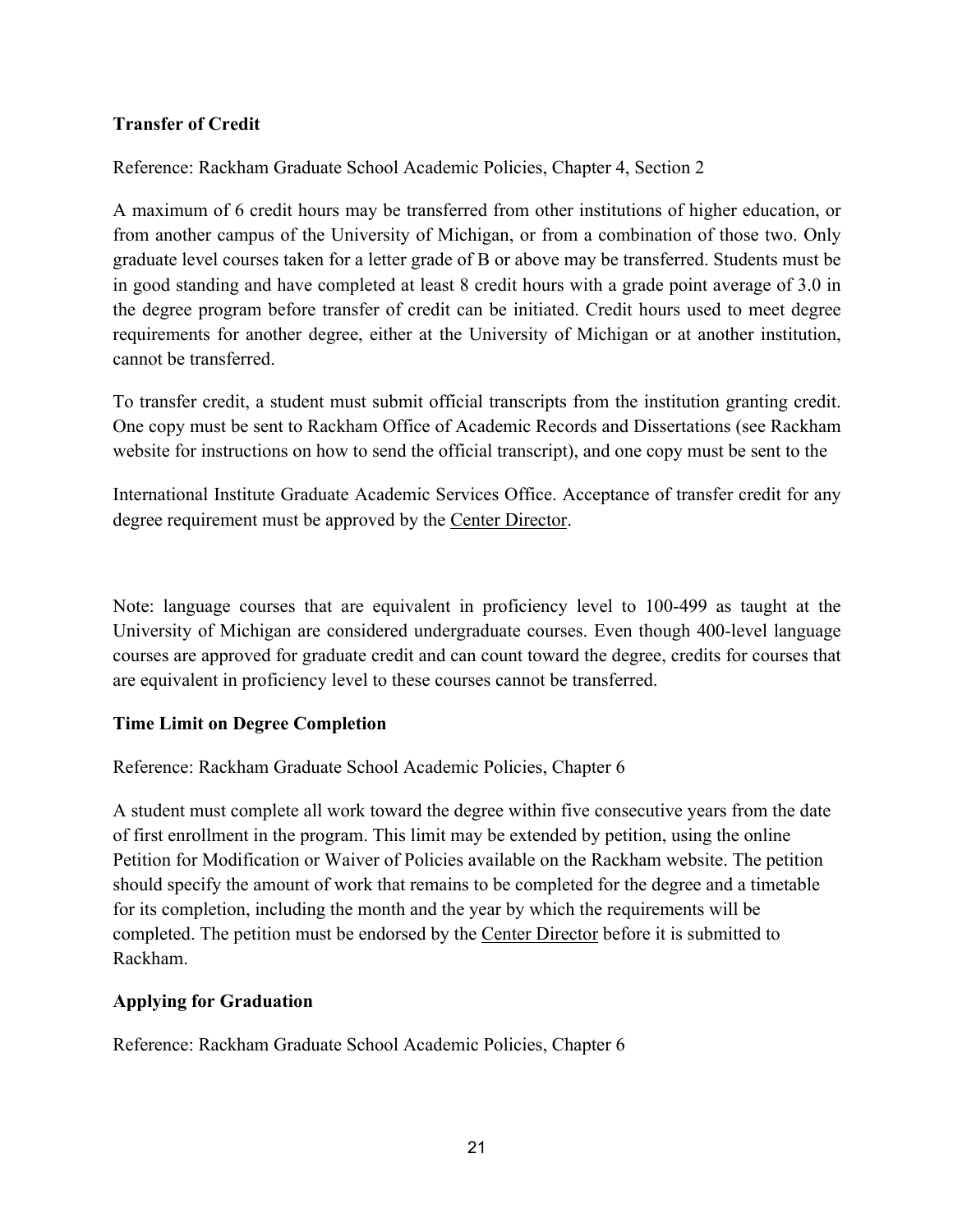Students apply for graduation through Wolverine Access to receive the MA degree. Log in to Wolverine Access using your uniqname and Kerberos password, and go to the Student Center. You will find "Apply for Graduation" in the pull-down menu in Degree Progress/Academics section. Follow the instructions and provide requested information. You will be asked how you would like your name to appear on the diploma, and where to have it mailed. If you have any special requests (e.g. diacritical marks), be sure to provide detailed information. If you are a dual degree student, you must apply separately for each degree. If the exact name of the degree you wish to apply for does not appear on Wolverine Access, please contact the II Graduate Academic Services Office.

Students who have applied for graduation by the application deadline date will have their names printed in the commencement program. Deadlines for the next several semesters are posted on the Rackham website (go to the Rackham home page and search for master degree application deadline). Applications for graduation will be accepted until the last day of classes of the term in which the student wishes to receive their degree/diploma; however, the names of those students who apply after the deadline will not appear in the commencement bulletin.

All students should file degree applications as early as possible in the term during which they are reasonably certain of completing all degree requirements. If the student fails to complete all requirements during the term in which the degree application in filed, the student will be denied the degree during degree audit and will be notified of this result. He/she must file a new degree application for the next term to be considered again for the degree. Final grades for all required courses must be recorded before the student can be certified for graduation at degree audit. It is the student's responsibility to see that all degree requirements are met and recorded in a timely manner.

Students should be aware that various university services, such as library privileges and computing access, are tied to their status as active students, and many of these services will no longer be accessible in the same manner once they graduate. Some of these services may be continued as alumni for a fee. To help students plan for this transition, Rackham has prepared a web page with more information on what happens with various university services after graduation. Go to the Rackham website (www.rackham.umich.edu) and search for "preparing to graduate".

## **Commencement and Diploma**

Information about University Commencement (for all students) and University Graduate Exercises (for Rackham students) is posted on the Graduate's Guide to Commencement website

(www.umich.edu/~gradinfo). Hood color for all International Institute area studies programs is white.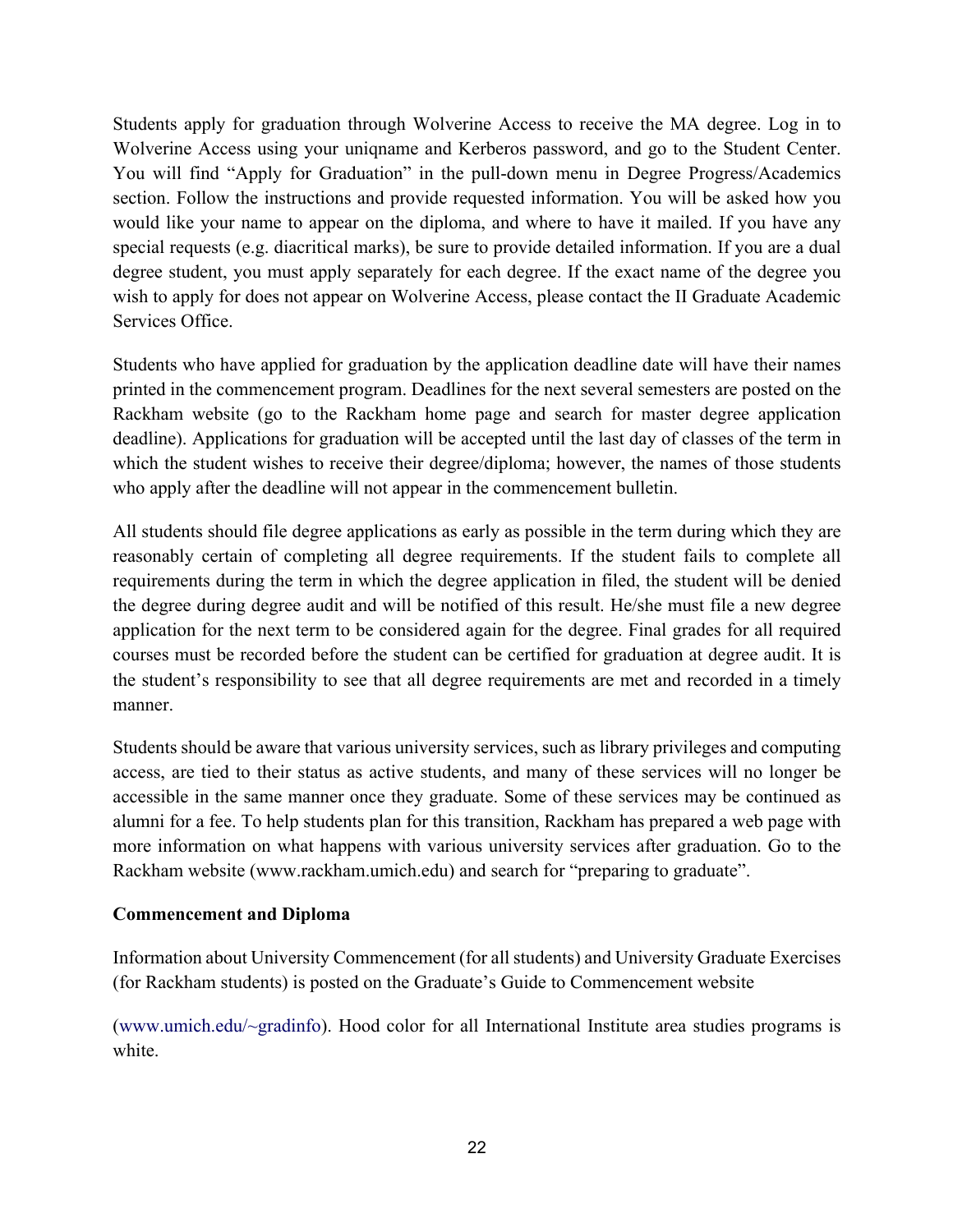Diplomas are mailed approximately eight weeks after end of the term to the address specified at graduation application. Students who need a proof that the degree has been awarded before they receive their diploma may get a verification of degree(s) awarded from the Office of the Registrar by filling out the Certification Form available on their website

(http://ro.umich.edu/forms/certification-form.pdf).

## **Academic and Professional Integrity**

Reference: Rackham Graduate School Academic Policies, Chapter 11

The University is an academic community which students join of their own volition. As members of this community, and as future leaders in research and the professions, all Rackham students are expected to take personal responsibility for understanding and observing the following standards of academic and professional behavior that safeguard the integrity of the academic mission of the University.

This policy defines serious violations of academic integrity. Allegations of such violations will lead to inquiries conducted under the authority of the Graduate School or other schools and colleges, and may result in the imposition of serious disciplinary actions. Procedures for these inquiries are described in section 11.3 of Rackham Academic Policies.

Other units in the University maintain campus-wide policies and procedures concerning personal conduct including sexual harassment and misconduct; assault, theft, cyber-misconduct and other violations; discrimination and harassment in the workplace; conflict of interest; use of information technology resources; misconduct in sponsored research; protocols for the conduct of research involving human subjects and animal use; and requirements concerning export controls and access restrictions for certain technologies. Students engaged in research are expected to understand and follow the policies and regulations that apply to their investigations. Students are also responsible for learning and observing standards of professional conduct of their field.

Students are also accountable for maintaining the standards of academic integrity endorsed by their graduate program, which may set additional expectations.

Offenses against the standards of academic integrity include the following categories of misconduct.

These categories are not limited to the violations listed below, but may include other forms of misconduct.

- Cheating or obtaining an improper advantage
- Plagiarism
- Research misconduct
- Dishonesty in publication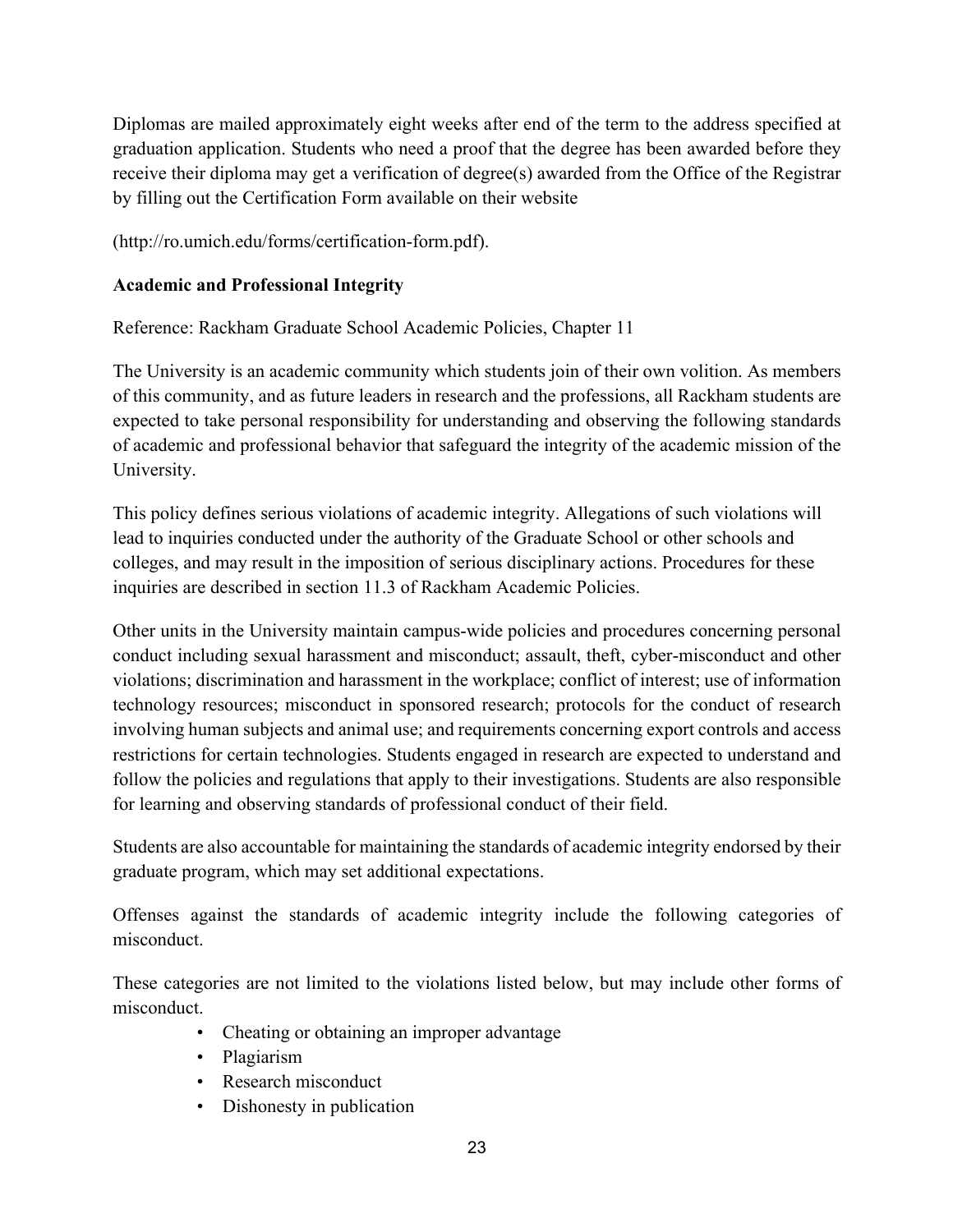- Abuse of confidentiality
- Misuse of computer facilities
- Misuse of hazardous substances used in research-related activities
- Fabrication, falsification, or unauthorized modification of an academic record
- Obstruction of academic activities and scholarly research of another
- Illegal or unauthorized use of university resources
- Other forms of academic misconduct
- Attempted academic misconduct
- Professional misconduct

Criminal misconduct must be reported to the Division of Public Safety and Security. Allegations of other kinds of non-academic misconduct should be referred to the offices responsible for enforcing these University regulations and policies. These offices will inform the Rackham Resolution Officer when complaints involve Rackham students, and will consult with the Resolution Officer to determine how to proceed. These offices will inform the Resolution Officer in writing of the resolution of any case involving a Rackham student.

> The Office of Student Conflict Resolution has policies and procedures for allegations of personal misconduct involving other students in violation of the Statement of Student Rights and Responsibilities, including sexual misconduct.

> The Office of the Vice President for Research conducts inquiries concerning violations of the University's Policy Statement on the Integrity of Scholarship and Procedures for Investigating Allegations of Misconduct in the Pursuit of Scholarship and Research. This includes misconduct in externally-sponsored research and training; violations of protocols for the conduct of research involving human subjects and animal use; abuse of guidelines that govern conflict of interest; and violations of other federal compliance requirements such as export control regulations and access restrictions for certain technologies.

> The Office of Institutional Equity is responsible for enforcing policy concerning discrimination and harassment in the workplace.

> The Office of the Chief Information Officer investigates allegations of misuse of information technology resources.

When a complaint involves both academic and non-academic misconduct, the non-academic complaint(s) will be resolved first and then the Resolution Officer will determine if additional action should be taken.

The Rackham Graduate School will handle allegations involving International Institute Area Studies MA students. Students should refer to Section 11.3 of Rackham Academic Policies for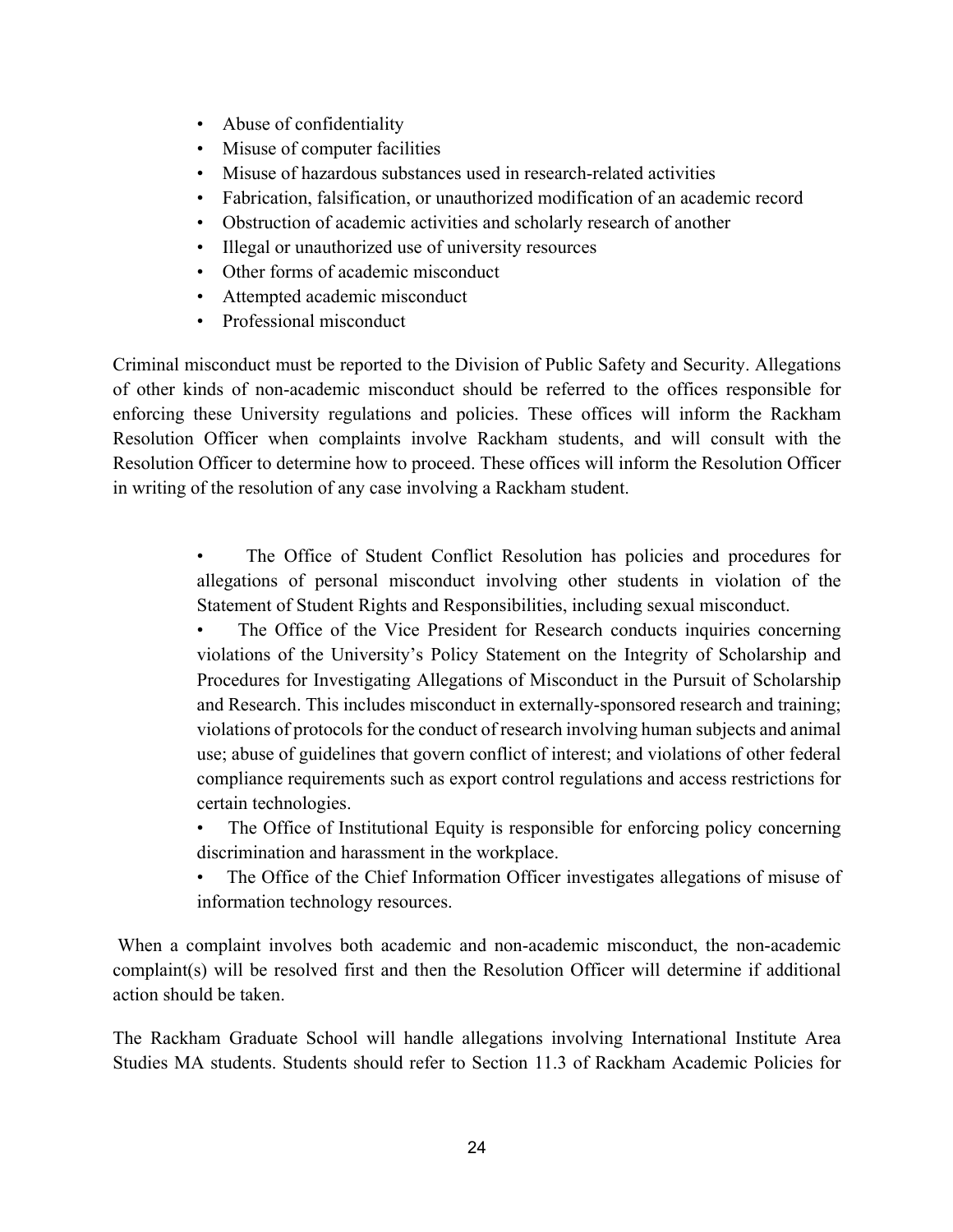details of the procedure for reporting, investigating, and adjudicating allegations of violation of Rackham's policy on academic and professional integrity.

## **Conflict Resolution and Student Grievances**

Rackham Graduate School offers graduate students and postdoctoral fellows formal and informal dispute resolution services, provides resources and referrals, and can offer alternative resolutions in consultation with other offices as appropriate. All can expect confidentiality in a safe environment.

Rackham's Academic Dispute Resolution Policy and Procedures are available to Rackham students who have a dispute or disagreement with faculty or staff about the equity and fairness of decisions or procedures that affect their academic standing, the conduct of their research, and progress toward the degree.

The Rackham Resolution Officer provides a safe and confidential environment to discuss concerns, and advises faculty, postdoctoral fellows, staff, and students on matters related to emergencies, crisis situations, disputes, and student conduct violations. The Resolution Officer also provides information about Rackham Graduate School and University policies and procedures, makes referrals, and offers resources when appropriate.

The University Ombuds office is a place where student questions, complaints and concerns about the functioning of the University can be discussed confidentially in a safe environment. The Office offers informal dispute resolution services, provides resources and referrals, and helps students consider options available to them.

The Office of Student Conflict Resolution promotes a safe and scholarly community in which students navigate conflict in a peaceful, socially just, and self-reflexive manner. OSCR offers a spectrum of conflict resolution pathways that are educationally focused, student-driven, community owned, and restorative in nature, which are adaptable to meet the needs of individuals experiencing conflict.

The Office for Institutional Equity (OIE) provides programs and services for faculty, staff, and students to support diversity, inclusiveness, equal access, equitable treatment, and cultural understanding and competency. OIE provides training and consultation on achieving and supporting diversity in the workplace, on Americans with Disabilities Act issues, and on preventing and resolving discrimination and discriminatory harassment.

## **UNIVERSITY POLICIES**

This section summarizes and highlights a few important university-wide policies that pertain to students in the International Institute Area Studies MA programs. Links to many of these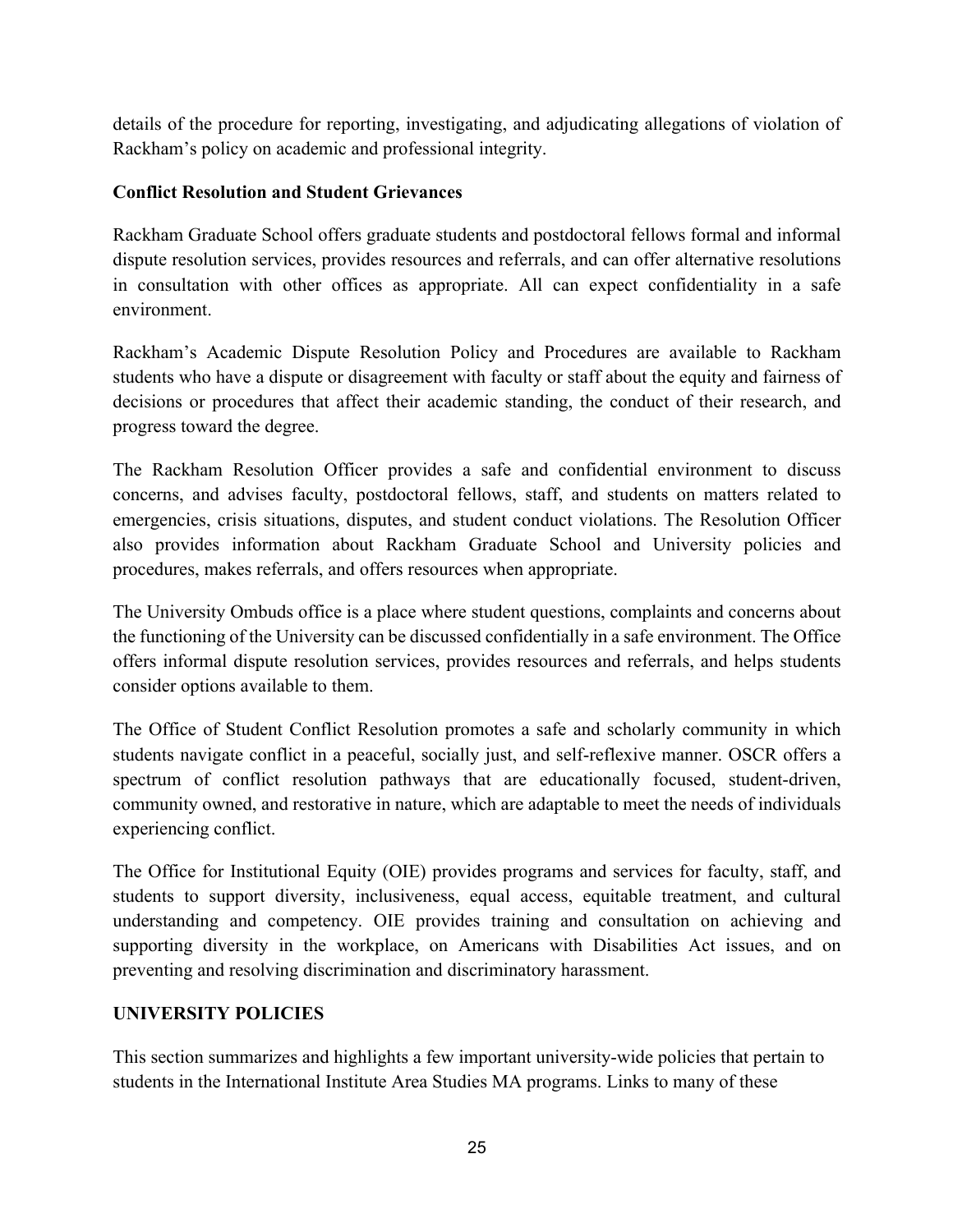university policies are provided on the Student Policies website of the Office of the Vice President for Student Life (http://studentpolicies.umich.edu/).

# **Fundamental Tenets of Membership in the University Community**

The University of Michigan is a community devoted to learning. Members of our community advance, preserve, and transmit knowledge through study, teaching, artistic expression, research, and scholarship. As a public university, we have a special obligation to serve the public interest.

All who join the University community gain important rights and privileges and accept equally important responsibilities. We believe in free expression, free inquiry, intellectual honesty, and respect for the rights and dignity of others. We respect the autonomy of each person's conscience in matters of conviction, religious faith, and political belief. We affirm the importance of maintaining high standards of academic and professional integrity. In defining the rights we enjoy and the responsibilities we bear, we must keep those basic principles in mind.

All members of the University have civil rights guaranteed by the Bill of Rights. Because the search for knowledge is our most fundamental purpose, the University has an especially strong commitment to preserve and protect freedom of thought and expression. Reasoned dissent plays a vital role in the search for truth; and academic freedom, including the right to express unpopular views, is a cherished tradition of universities everywhere.

All members of the University have the right to express their own views and hear the views of others expressed, but they must also take responsibility for according the same rights to others. We seek a University whose members may express themselves vigorously while protecting and respecting the rights of others to learn, to do research, and to carry out the essential functions of the University free from interference or obstruction.

Adopted by the Senate Assembly, June 18, 1990

# **Statement of Student Rights and Responsibilities**

This Statement and its violation are administered by the Office of Student Conflict Resolution. The full text of this Statement, effective July 1, 2013, is posted online at: http://oscr.umich.edu/statement

The University of Michigan-Ann Arbor (the University) is dedicated to supporting and maintaining a scholarly community. As its central purpose, this community promotes intellectual inquiry through vigorous discourse. Values which undergird this purpose include civility, dignity, diversity, education, equality, freedom, honesty, and safety.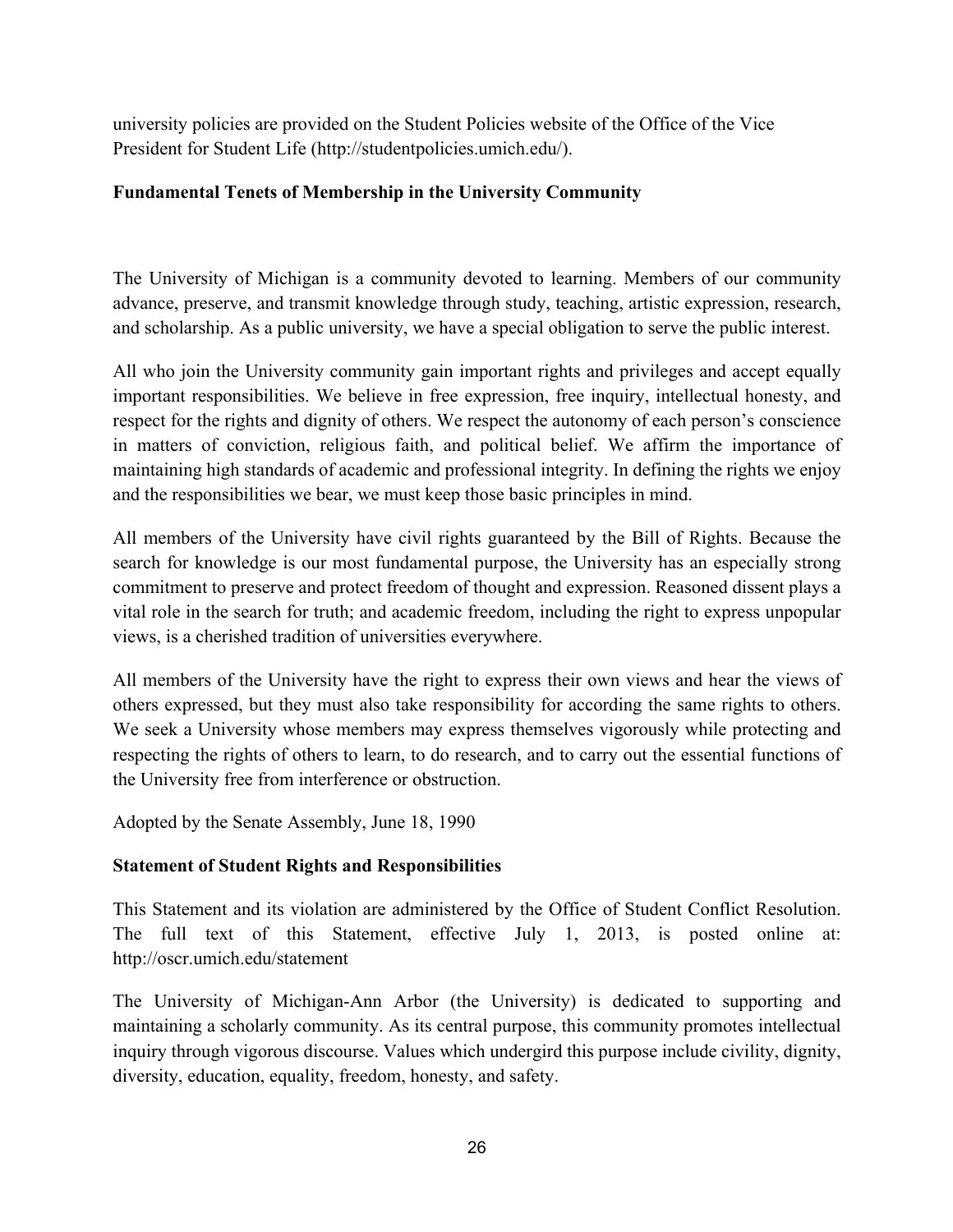When students choose to accept admission to the University, they accept the rights and responsibilities of membership in the University's academic and social community. As members of the University community, students are expected to uphold its previously stated values by maintaining a high standard of conduct. Because the University establishes high standards for membership, its standards of conduct, while falling within the limits of the law, may exceed federal, state, or local requirements.

Within the University, entities (such as schools and colleges; campus, professional, and student organizations) have developed policies that outline standards of conduct governing their constituents and that sometimes provide procedures for sanctioning violations of those standards. This Statement of Student Rights and Responsibilities (the Statement) does not replace those standards; nor does it constrain the procedures or sanctions provided by those policies. This Statement describes possible behaviors which are inconsistent with the values of the University community; it outlines procedures to respond to such behaviors; and it suggests possible sanctions/interventions which are intended to educate and to safeguard members of the University community.

Students at the University have the same rights and protections under the Constitutions of the United States and the State of Michigan as other citizens. These rights include freedom of expression, press, religion, and assembly. The University has a long tradition of student activism and values freedom of expression, which includes voicing unpopular views and dissent. As members of the University community, students have the right to express their own views, but must also take responsibility for according the same right to others.

Students have the right to be treated fairly and with dignity regardless of race, color, national origin, age, marital status, sex, sexual orientation, gender identity, gender expression, disability, religion, height, weight, or veteran status, and as revised in the University of Michigan Nondiscrimination Policy. The University has a long-standing tradition of commitment to pluralistic education. Accordingly, the University, through this Statement, will not unlawfully discriminate on the basis of protected group status.

Students have the right to be protected from capricious decision-making by the University and to have access to University policies which affect them. The University has an enduring commitment to provide students with a balanced and fair system of dispute resolution. Accordingly, this Statement will not deprive students of the appropriate due process protections to which they are entitled. This Statement is one of the University's administrative procedures and should not be equated with procedures used in civil or criminal court.

The University's commitment to providing students appropriate dispute resolution avenues means that in addition to formal conflict resolution processes the University also provides informal, adaptable conflict resolution pathways. Related procedures are outlined in VI.2.B. Adaptable Conflict Resolution (including Mediation).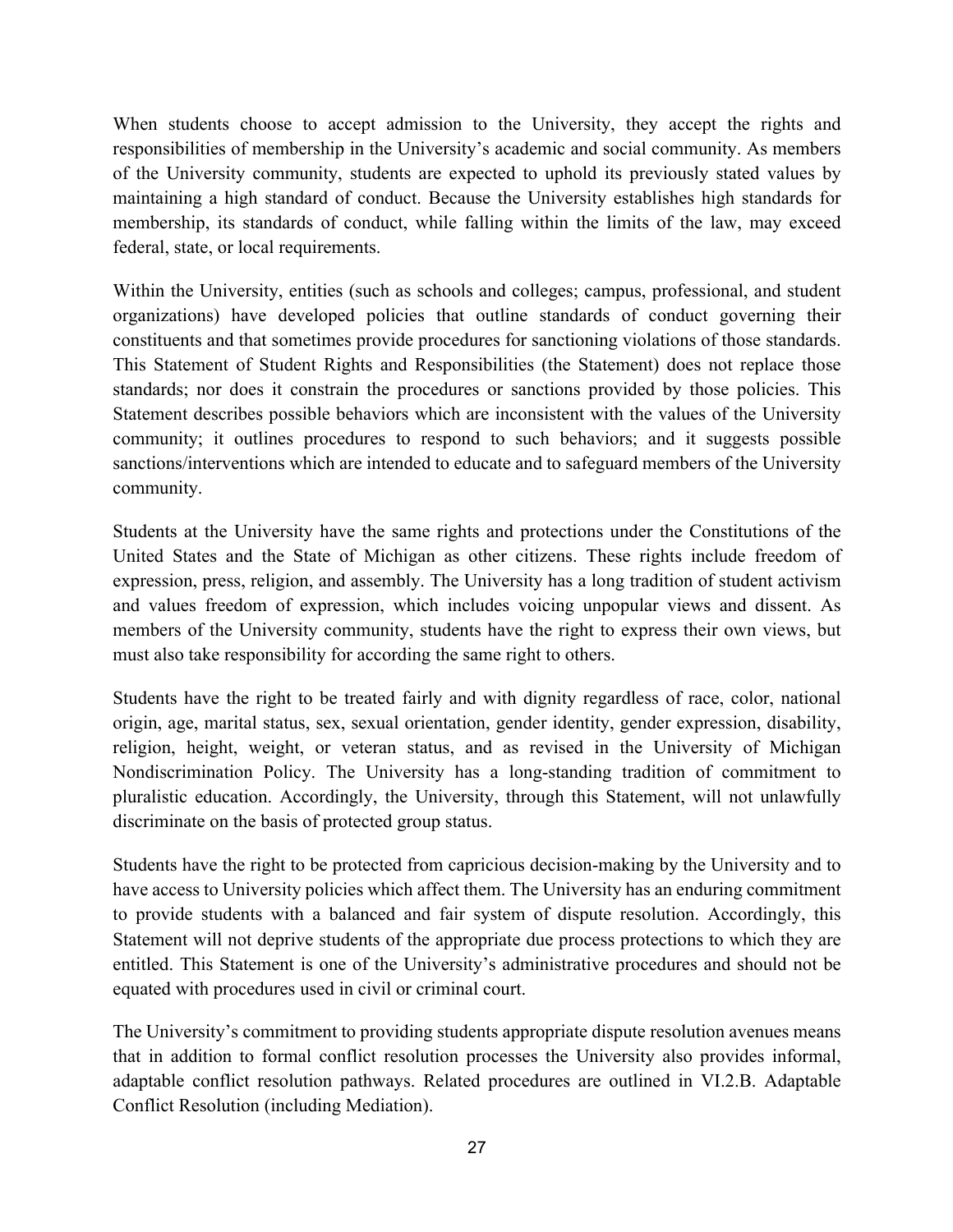Along with rights come certain responsibilities. Students at the University are expected to act consistently with the values of the University community and to obey local, state, and federal laws.

## **Religious Holidays and Academic Conflict**

Although the University of Michigan, as an institution, does not observe religious holidays, it has long been the University's policy that every reasonable effort should be made to help students avoid negative academic consequences when their religious obligations conflict with academic requirements. Absence from classes or examinations for religious reasons does not relieve students from responsibility for any part of the course work required during the period of absence. Students who expect to miss classes, examinations, or other assignments as a consequence of their religious observance shall be provided with a reasonable alternative opportunity to complete such academic responsibilities. It is the obligation of students to provide faculty with reasonable notice of the dates of religious holidays on which they will be absent. Such notice must be given by the drop/add deadline of the given term. Students who are absent on days of examinations or class assignments shall be offered an opportunity to make up the work, without penalty, unless it can be demonstrated that a make-up opportunity would interfere unreasonably with the delivery of the course. Should disagreement arise over any aspect of this policy, the parties involved should contact the Department Chair, the Dean of the School, or the Ombudsperson. Final appeals will be resolved by the provost.

# **LSA and University Policies on International Travel**

The university's policy on international travel applies to all students who travel outside the United States for any University-related purpose, including but not limited to, study, research, internships, service, conferences/workshops (presentation or attendance), teaching, performances, or athletic competitions. For International Institute's Area Studies MA students, these activities may include language study, experiential learning course-related travel, independent research, conference or workshop attendance, and/or paid or unpaid internship during the summer, semester breaks, or during the academic year. All student international travelers for University-related purposes are required to register their travel details on M-Compass and to purchase the university's international travel health insurance group policy for the duration of their time overseas. Information provided in the M-Compass travel registration is only accessible by authorized university and public safety personnel.

The University reserves the right to prohibit or suspend travel for University-related purposes to any destination by faculty, staff, or students if significant health, safety or security concerns pose extreme risks that warrant such a decision. A list of such destinations and nature of restrictions is posted on the Global Michigan Portal (globalportal.umich.edu). Students traveling to areas under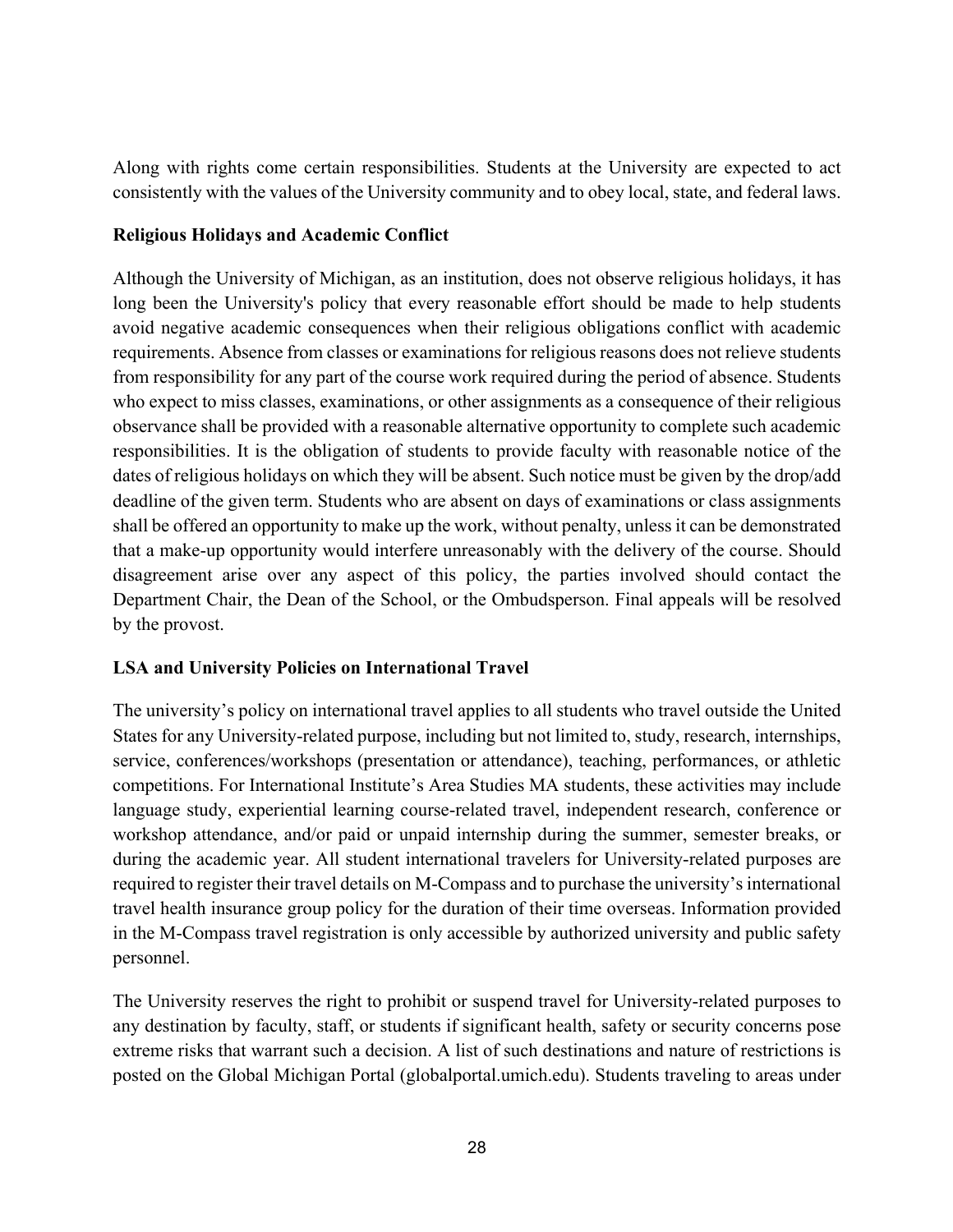such travel warning or restriction must obtain prior approval from the university's International Travel

Oversight Committee. Students registering travel on M-Compass to regions under travel warning or restriction will be prompted to submit documents for prior approval through M-Compass. Travel warnings and restrictions are reviewed and updated monthly in response to changing conditions. The Global Michigan Portal contains more details on this policy and explains the procedures for obtaining approval. The forms necessary for obtaining approval may be downloaded from this site.

International Institute is administratively located within the College of Literature, Science and the Arts (LSA); thus, LSA's policy on international travel applies to all Area Studies MA students. For LSA students, international travel is considered University-related travel when it meets one or more of the following criteria:

- Student receives U-M 'in residence' credit for the experience
- Travel experience or program is organized or managed by U-M unit
- Student receives any sort of financial support from a LSA unit for their time abroad
- Student participates in an experience abroad that is necessary to achieve a degree requirement, e.g. master's essay field research, internships, degree milestones
- Student is accompanied or led by a U-M faculty or staff member while abroad

Compliance with LSA International Travel Policy, including travel registration, travel health insurance purchase, and waiver for travel warning and restriction destinations, is monitored by the Health and Safety staff of the Center for Global and Intercultural Study (CGIS). Students should keep in mind that any funding for international travel from LSA unit(s), including the International Institute and its constituent Centers/Programs, will not be disbursed to the student until CGIS Health and Safety confirms that the student is in compliance with the LSA International Travel Policy requirements. As the first step in complying with the LSA International Travel Policy, all International Institute Area Studies MA students must report all University-related international travel to the II Graduate Academic Services Coordinator as soon as travel details (travel purpose, destination countries, and approximate dates) are available. The II Graduate Academic Services Coordinator will inform CGIS Health and Safety staff, who will contact student by email with specific instructions and links on how complete the requirements prior to departure. For students who will receive funding from the International Institute or any of its constituent Centers/Programs, or will participate in a group travel experience organized or managed by the International Institute or any of its constituent Centers/Programs, the initial step of contacting CGIS Health and Safety staff with travel details should occur automatically.

Students are also strongly encouraged to use the U-M Travel Registry for any personal or leisure travel that takes them overseas, including those taken in conjunction with University-related travel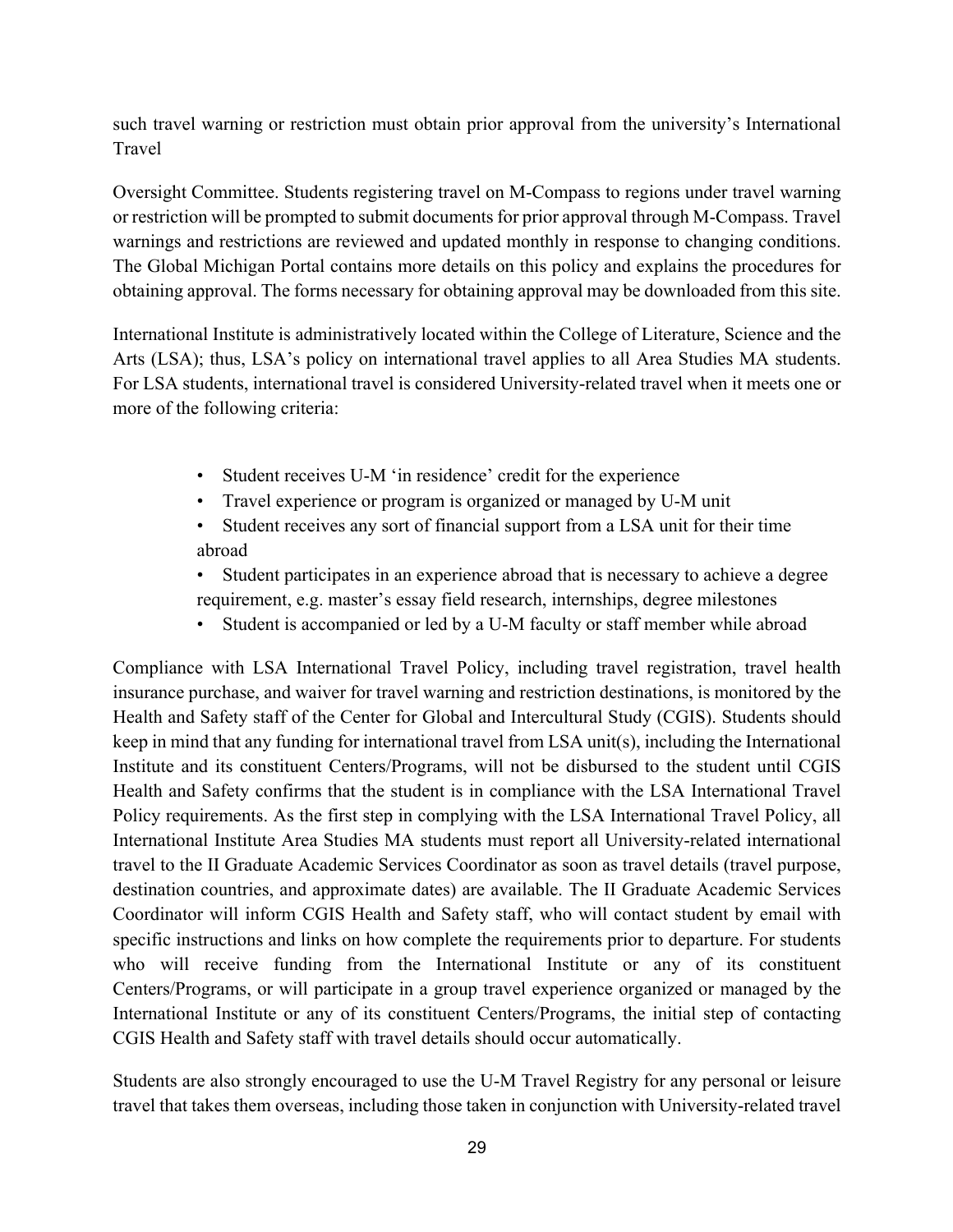(such as arriving early before the start of the educational program or staying over beyond the end of the program). The international travel health insurance is also available for any accompanying dependents (spouse and/or children) on the same itinerary. Students may complete this optional registration and purchase insurance through the Register Your Travel link Wolverine Access.

## **University Policies on Smoking and on Alcohol and Other Drugs (AOD)**

The University maintains a smoke-free campus. Smoking is prohibited in all university buildings and vehicles and on university grounds. The University's policy on alcohol and other drugs for faculty, staff and students is posted on the university website at http://www.umich.edu/~spolicy/studentalcoholdrug.html.

# **University Policy on Sexual Misconduct by Students**

The full text of this policy is posted on the university website at:

http://studentsexualmisconductpolicy.umich.edu/

The University of Michigan (University or U-M) values civility, dignity, diversity, education, equality, freedom, honesty, and safety, as described in the Statement of Student Rights and Responsibilities, and is firmly committed to maintaining a campus environment free from sexual harassment, and sexual assault, collectively referred to in this policy as sexual misconduct.

Sexual misconduct jeopardizes the mental, physical, and emotional welfare of our students, as well as the safety of our community. Sexual misconduct diminishes students' individual dignity and impedes their access to educational, social, and employment opportunities. It can permanently impact students' lives and may cause lasting physical and psychological harm. Sexual misconduct violates our institutional values and its presence in the community presents a barrier to fulfilling the University's scholarly, research, educational, patient care, and service missions. Sexual misconduct, therefore, will not be tolerated at the University of Michigan and is expressly prohibited.

This policy provides information regarding the University's prevention and education efforts related to sexual misconduct by students, as well as how the University will proceed once it is made aware of student sexual misconduct in keeping with our institutional values and to meet our legal obligations under Title IX and other relevant law.

This policy applies to all students and all students engaging this policy can expect to be treated with respect as the University seeks to provide an appropriate, private, timely and fair response to reports of sexual misconduct by students. Retaliation will not be tolerated. For more information about student rights, go to the Student Expectations and Rights section of this policy.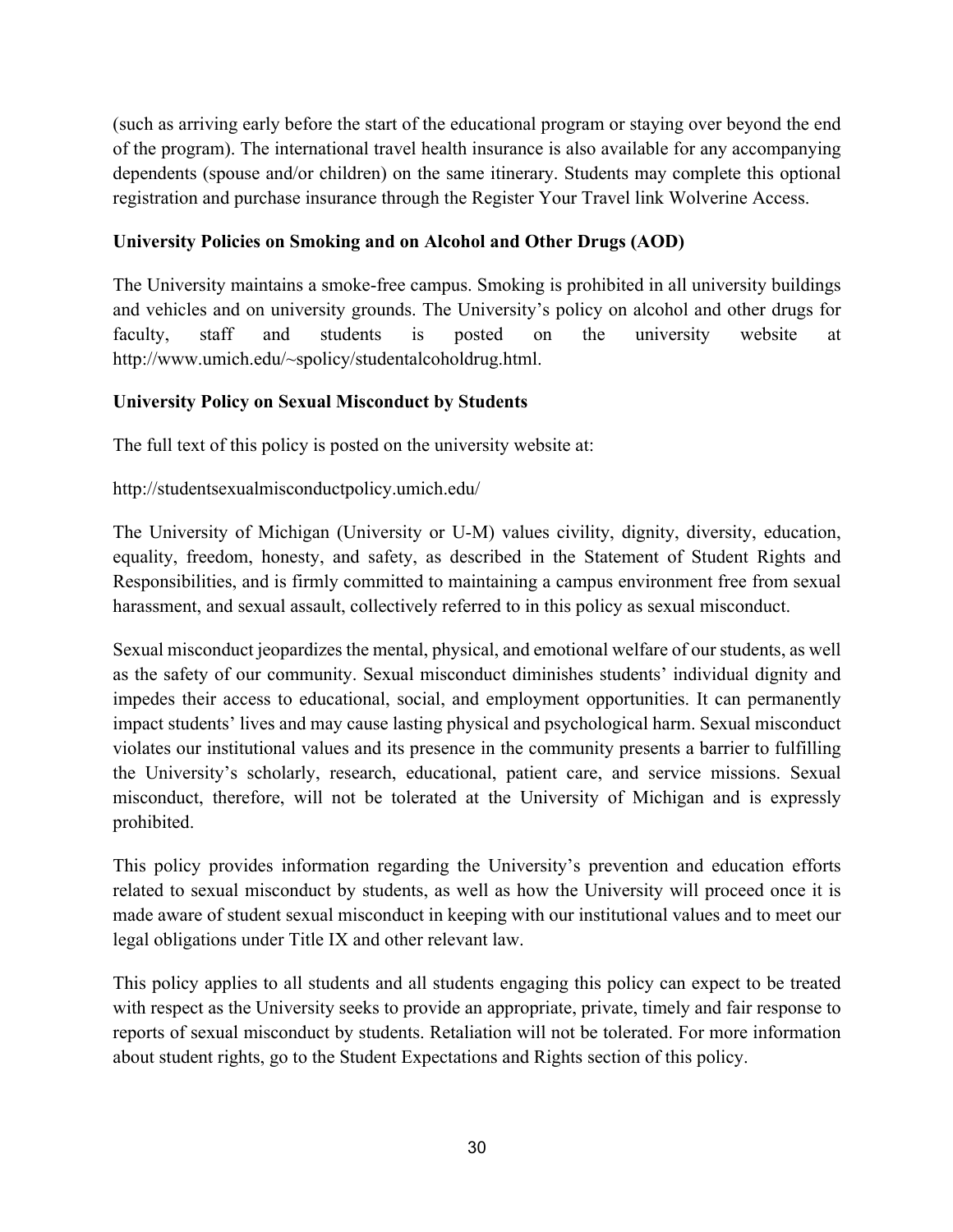The University strongly encourages the reporting of sexual misconduct. The University will respond to reports of sexual misconduct made to a non-confidential University employee. All reports will be reported to the U-M Title IX Coordinator in the Office for Institutional Equity. To access confidential assistance, students may contact a confidential reporting location. The University strongly encourages anyone who believes they experienced a sexual assault (or any other crime) to make a report to the University of Michigan Police Department.

The University will respond to reports of student sexual misconduct with support and resources and proceed in a way that seeks to honor the rights of the students affected by the report. To this end, if a Complainant requests confidentiality and/or decides not to participate in the response process, the University will consider this request and proceed in a way that takes into account the safety and wellness of the community (including that of the Complainant). For more information, go to the Decision to Proceed with Investigation section of this policy.

A report of sexual misconduct will be reviewed, and if deemed appropriate, investigated by the Title IX Coordinator or designee. In the interest of privacy, investigations will not involve a hearing or require that participants meet together. If the evidence supports (based on "a more likely than not" standard) a finding of responsibility, the matter will proceed to the sanctioning process. Sanctions will be determined either by agreement (with input from all parties) or by a Resolution Officer (if parties are not in agreement regarding the appropriate sanctions). Either party may appeal the outcome of the matter based on the specific grounds outlined in this policy. For more information, go to the Review of the Decision section of this policy.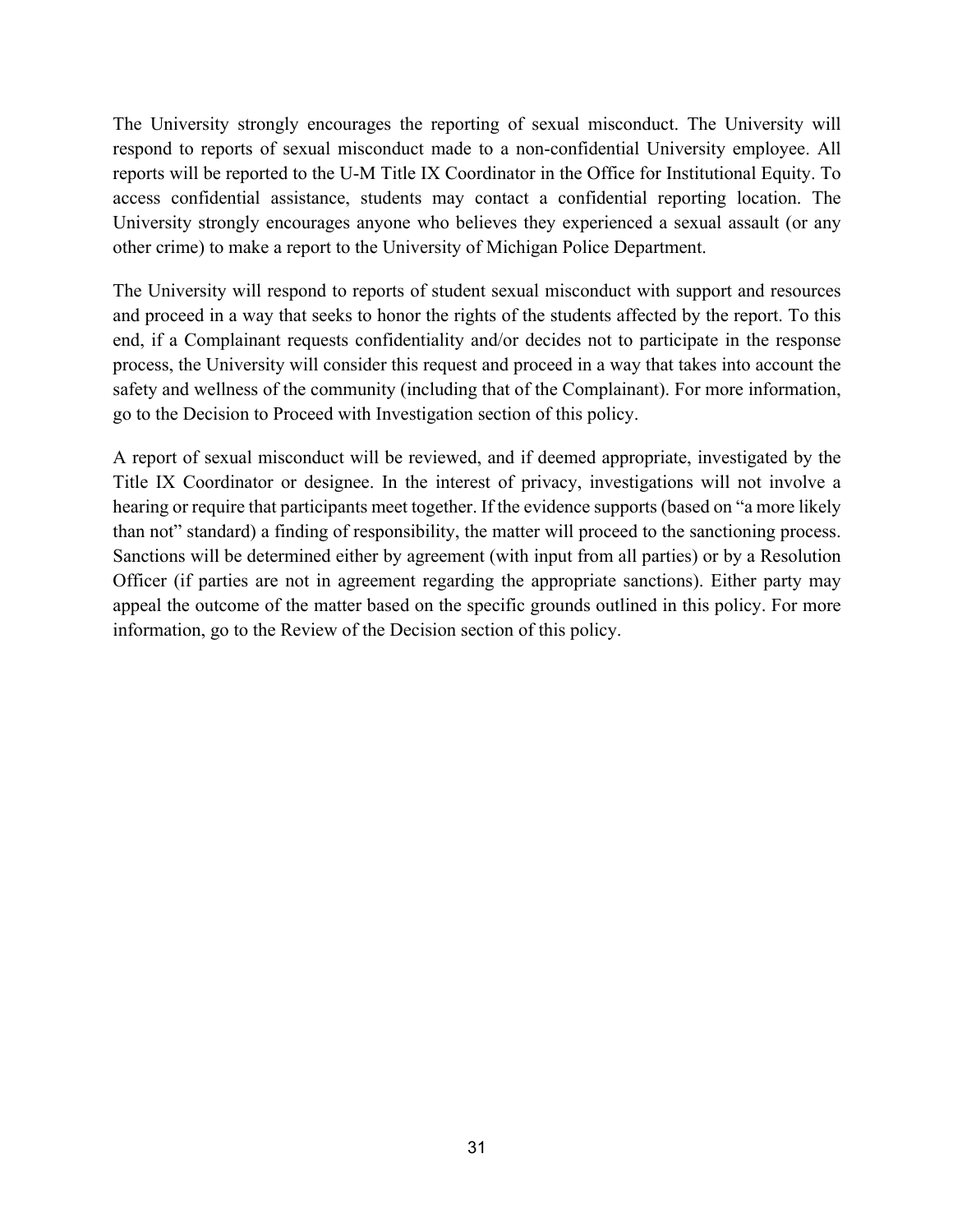#### **Part IV: Resources**

# **ACADEMIC SERVICES STAFF**

The International Institute's **Graduate Academic Services Coordinators** jointly share the responsibilities of managing all area studies MA, Graduate Certificate and dual/joint degree programs at the International Institute. Their responsibilities include managing the graduate academic services office, maintaining student records, monitoring student progress, responding to student inquiries, and managing admissions and fellowships. The II Graduate Academic Services Office serves as the students' first point of contact for any administrative matter, and coordinates the processing of academically related forms and petitions with other university offices such as the Office of the Registrar and the Rackham admissions and academic records offices. Students with any questions or concerns about any aspect of student life are encouraged to contact the II Graduate Academic Services Office.

The II houses 17 centers and programs focused on specific world regions and global themes. Each specialization in the MIRS program has a **Faculty Advisor** who is ultimately responsible for all aspects of the program at the Center. Depending on the Area Studies Center, this person may be the Center Director, the Center Associate Director, or the Director of Graduate Studies. In addition, staff at each Specialization's Center provide resources and assistance to students.

## **GENERAL CAMPUS RESOURCES FOR STUDENTS**

## **Horace H. Rackham School of Graduate Studies Website**

Rackham's website (www.rackham.umich.edu) provides a wealth of resources on graduate student life, including diversity issues, health and wellness, mental health resources, events and workshops, graduate student organizations, and campus and community resources.

## **Rackham Interdisciplinary Workshops (RIW)**

Rackham Graduate School sponsors interdisciplinary study groups for graduate students and faculty called Rackham Interdisciplinary Workshops (RIW). These workshops focus on an interdisciplinary topic, involve faculty and students from multiple departments and hold informal workshops, reading groups, and social events. Many International Institute centers/programs sponsor and provide an administrative home for one of these workshops. For a list of current Rackham InterdisciplinaryWorkshops and their websites, see the Rackham website at:

http://www.rackham.umich.edu/academics/interdisciplinary-workshops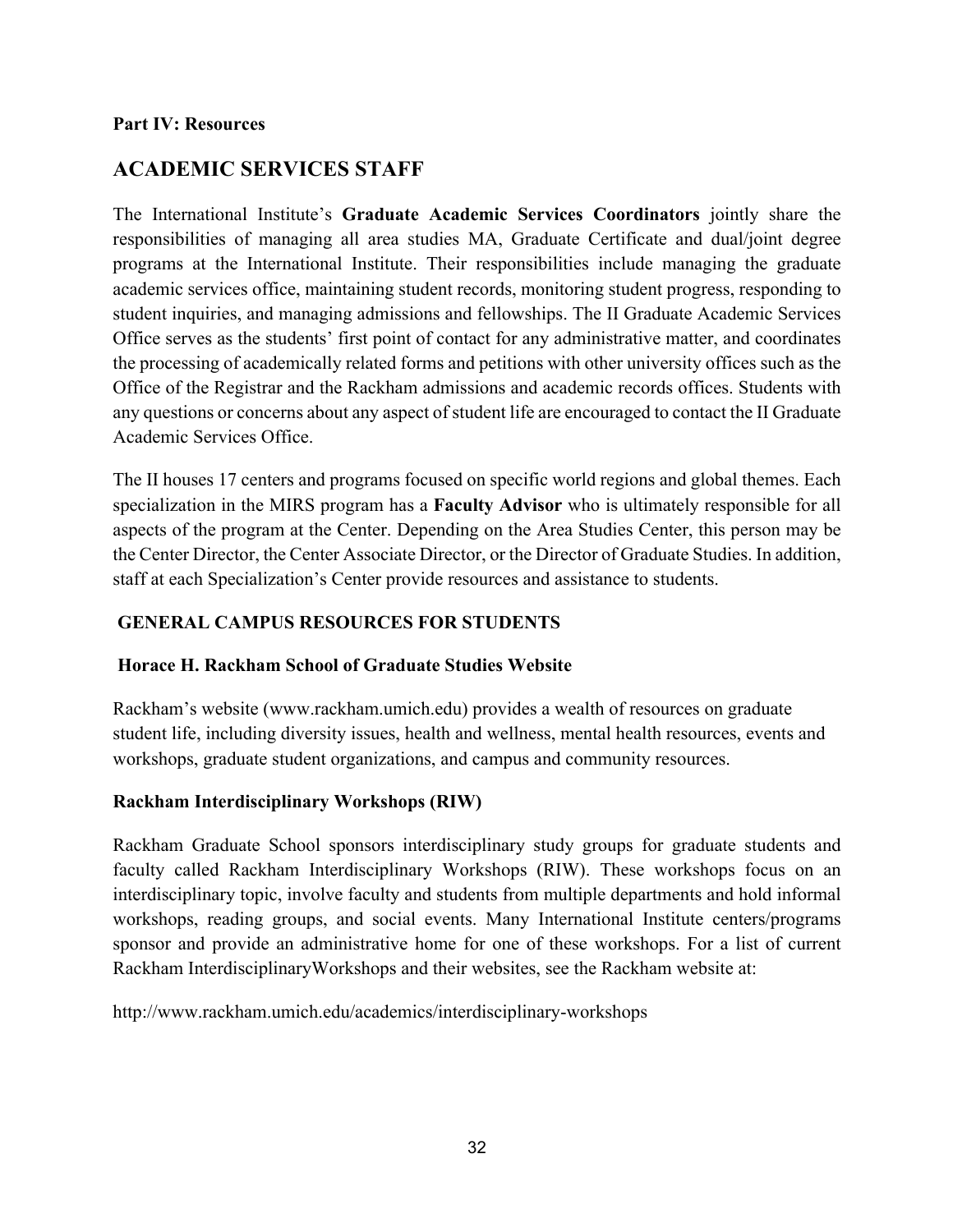#### **Language Resource Center**

The Language Resource Center (http://lsa.umich.edu/lrc/has a multitude of resources for faculty and students in support of learning languages and culture on the U-M campus. The LRC manages a collection of print and media that pertain specifically to language learning, runs a language partner matching service, and supports those interested in translation. In addition, their video collection contains many feature films from all over the world.

## **English Language Institute**

English Language Institute (ELI, http://lsa.umich.edu/eli), located on the 9th floor of Weiser Hall, provides courses and other types of language and academic support for international graduate students. ELI faculty counselors are available to provide international graduate students with feedback on their language needs and guidance on ELI courses and other resources. Area Studies MA students who are international students are strongly encouraged to consult with an ELI faculty counselor at the beginning of their program and throughout their studies.

#### **Gail Morris Sweetland Center for Writing**

The Gail Morris Sweetland Center for Writing (www.lsa.umich.edu/sweetland) provides assistance to U-M students on their writing projects. SWC conducts workshops and seminars on writing and has peer advisors and professional writing counselors who can review students' essays and papers for writing effectiveness. Graduate students are entitled to one hour per week of counseling with a staff writing counselor to work on their educational writing projects, such as course assignments, master's essay, and statement of purpose for fellowships and grants related to their degrees.

#### **Services for Students with Disabilities**

Services for Students with Disabilities (SSD, https://ssd.umich.edu/) supports the needs of students with physical, mental, and learning disabilities in pursuing their education at U-M, and operates the LSA Testing Accommodation Center for students with verified disabilities who need accommodation for in-class exams for LSA courses. Students must be registered with SSD to receive accommodation services. Students who need to access SSD services are strongly encouraged to contact the office early in the semester so that appropriate arrangements are place. Academic accommodation requires two weeks prior notice.

#### **Financial Support**

U-M has diverse opportunities for funding graduate education. Area studies MA students are eligible to compete or be nominated for Rackham Graduate School and International Institute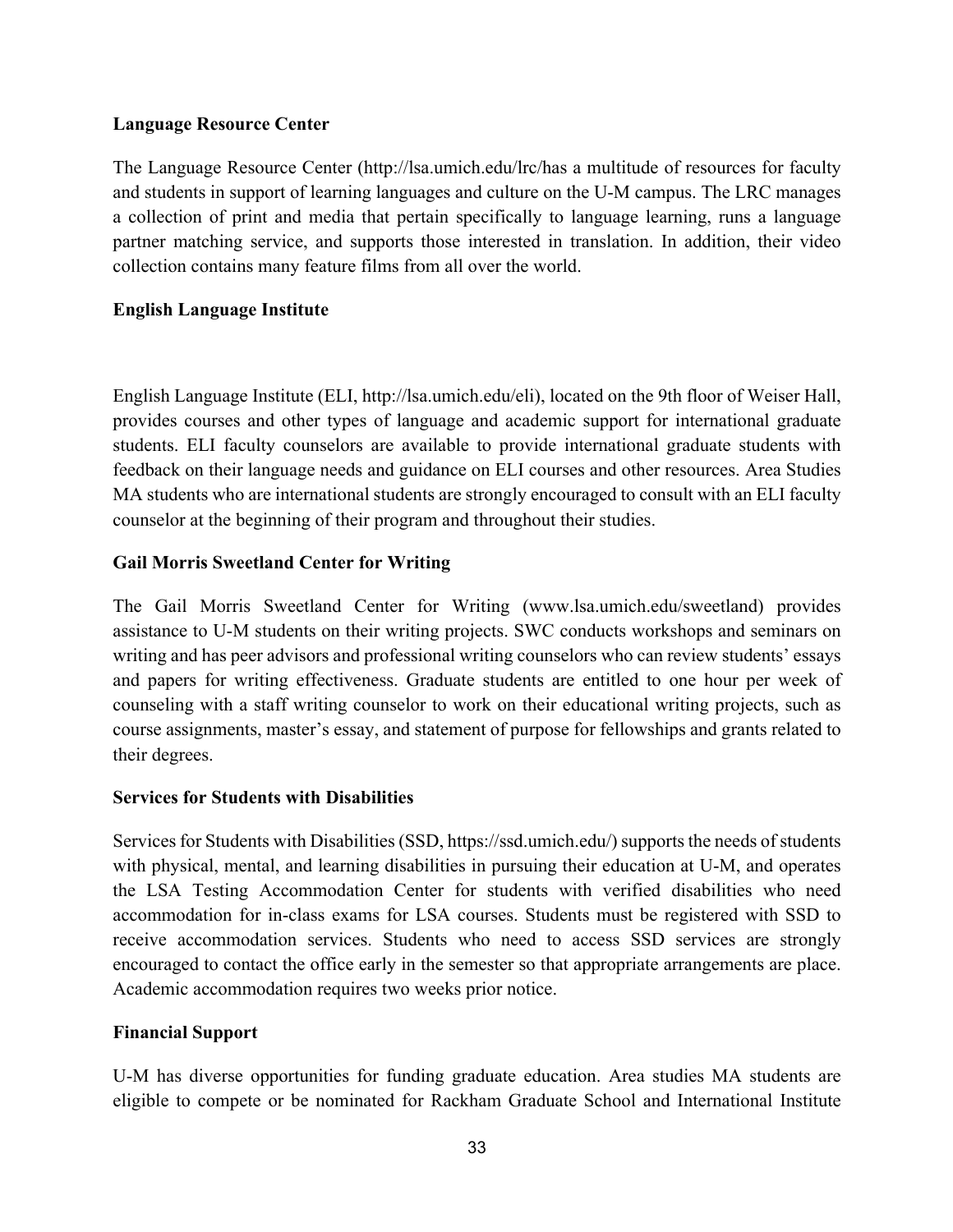funds as well as Center-funded fellowships. Our MA students have found work as teaching and research assistants, and graders in a variety of departments throughout the university. In addition, some Centers and the International Institute main office may have a limited number of employment opportunities.

Many area studies centers hold an annual fellowship competition for academic year and summer

fellowships that are awarded on merit basis. Some Centers also has small grant programs to support travel expenses for academic conference participation. Information on application procedures and deadlines are posted on the Center website.

U-M's Office of Financial Aid (www.finaid.umich.edu) administers need-based financial aid to qualified applicants in the form of grants, subsidized and unsubsidized loans, and work-study.

Students must complete the Free Application for Federal Student Aid (FAFSA) to apply for needbased aid. Students in joint-degree programs should consult the appropriate professional school for additional financial support information.

# **Health Care**

University Health Service (www.uhs.umich.edu) is the on-campus health care provider for students, and operates a walk-in clinic for urgent care. Most routine services provided at UHS are free to registered students. UHS also provides care for student's family members for a fee and accepts most major insurance. UHS provides routine medical care, including gynecological, mental health, and vision services, and makes referrals to specialists when it cannot provide the necessary services.

It is strongly recommended that students carry some form of medical insurance. For students who do not have access to health insurance through other means, UHS provides health insurance for purchase to domestic students. International students go to the International Center to obtain their health insurance and are required to maintain health insurance coverage.

Michigan Medicine (http://www.uofmhealth.org/) is a teaching hospital and outpatient clinic attached to the U-M Medical School. It provides primary care and a wide variety of specialty clinics. Counseling and Psychological Services (https://caps.umich.edu/) provides free counseling to registered students.

# **Working on Campus**

The U-M Student Employment Office, located in the Student Activities Building, is the central source for all jobs on campus for students. This office maintains a website listing both federal Work-Study eligible positions and non-Work Study positions. For more information, go to their website at https://studentemployment.umich.edu/